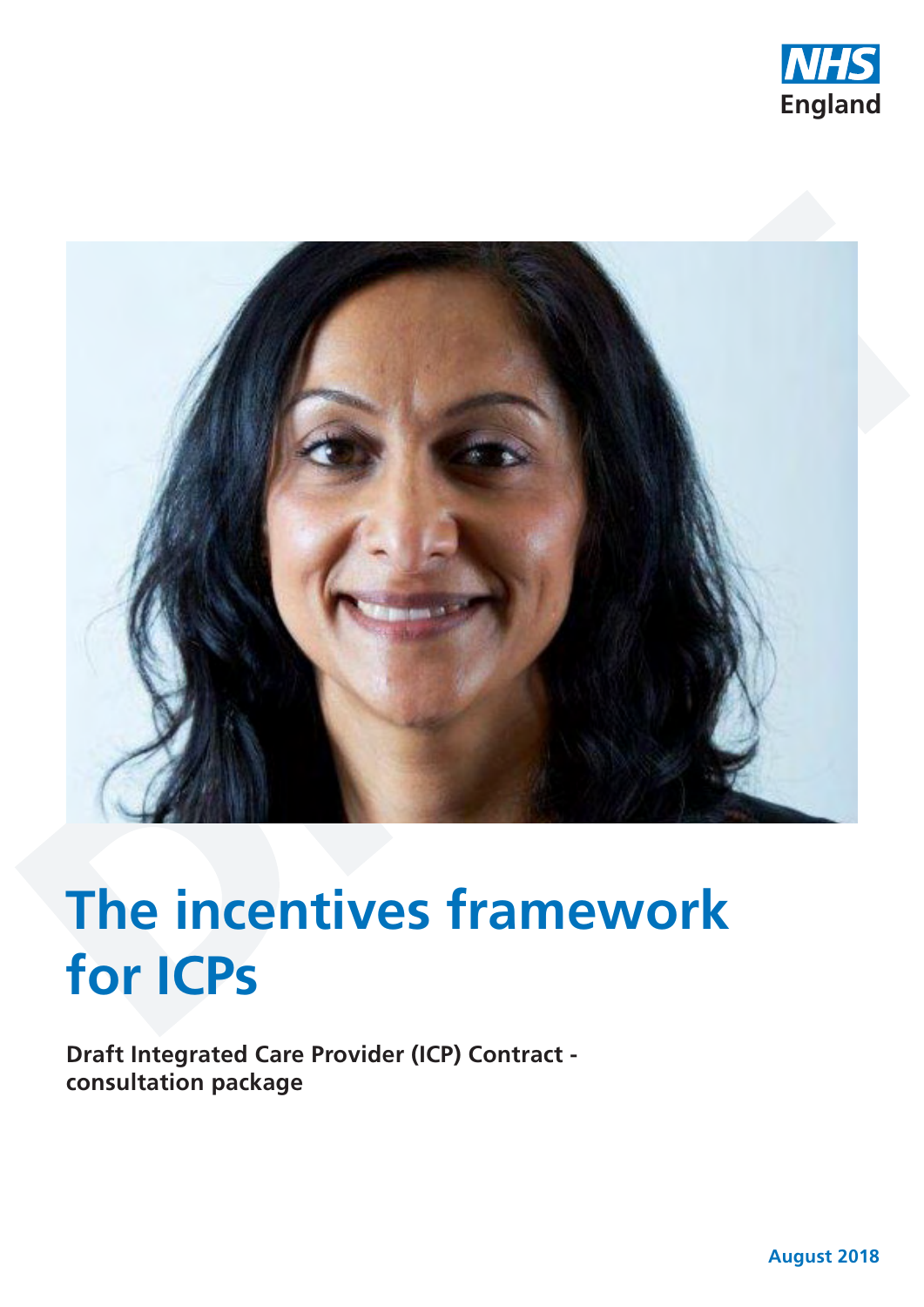## **The incentives framework for ICPs**

### **Draft Integrated Care Provider (ICP) Contract - consultation package**

Version number: 2

First published: August 2017

Updated: August 2018

NHS England Publications Gateway Reference: 07883

## **Equality and health inequalities statement**

Promoting equality and addressing health inequalities are at the heart of NHS England's values. Throughout the development of the policies and processes cited in this document, we have:

- given due regard to the need to eliminate discrimination, harassment and victimisation, to advance equality of opportunity, and to foster good relations between people who share a relevant protected characteristic (as cited under the Equality Act 2010) and those who do not share it; and
- given regard to the need to reduce inequalities between patients in access to, and outcomes from healthcare services and to ensure services are provided in an integrated way where this might reduce health inequalities.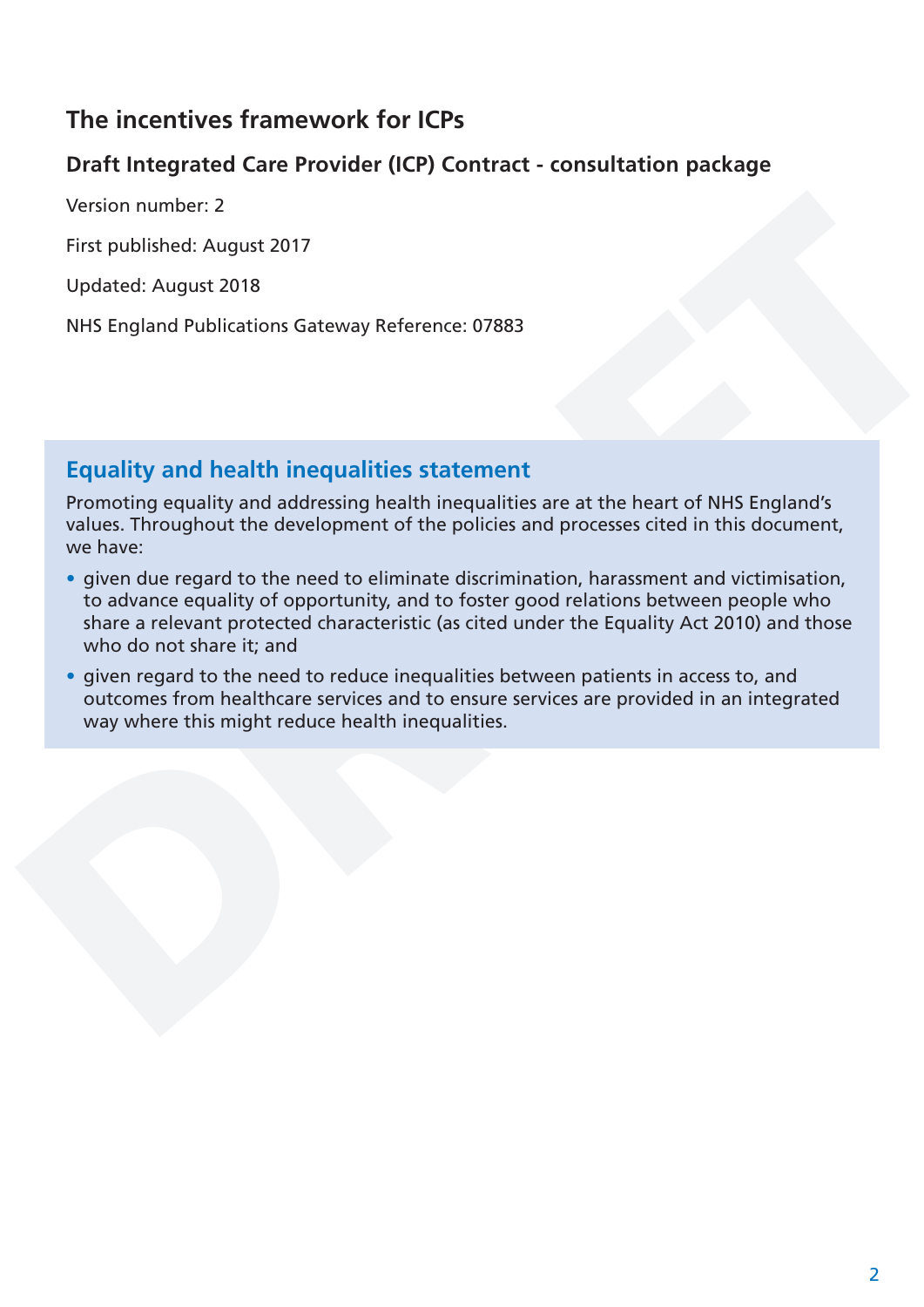# **Contents**

| 1                       | Introduction                                                                                        | 4           |
|-------------------------|-----------------------------------------------------------------------------------------------------|-------------|
| $\mathbf{2}$            | Overview of the framework                                                                           | 5           |
| 3                       | Payment incentives for ICPs                                                                         | 5           |
|                         | a. Nationally-mandated element of the payment scheme<br><b>CQUIN</b><br>Ι.<br>ii. QOF               | 6<br>6<br>7 |
|                         | b. Local flexibility in constructing the framework                                                  | 8           |
| 4                       | Managing the overall performance of ICPs                                                            | 8           |
| 5                       | Example of how the ICP payment scheme is constructed and its measures<br>selected (indicative only) | 9           |
| 6                       | Conclusion                                                                                          | 11          |
| $\overline{\mathbf{z}}$ | Annex 1 - List of potential indicators for ICP reporting and financial<br>incentive scheme          | 12          |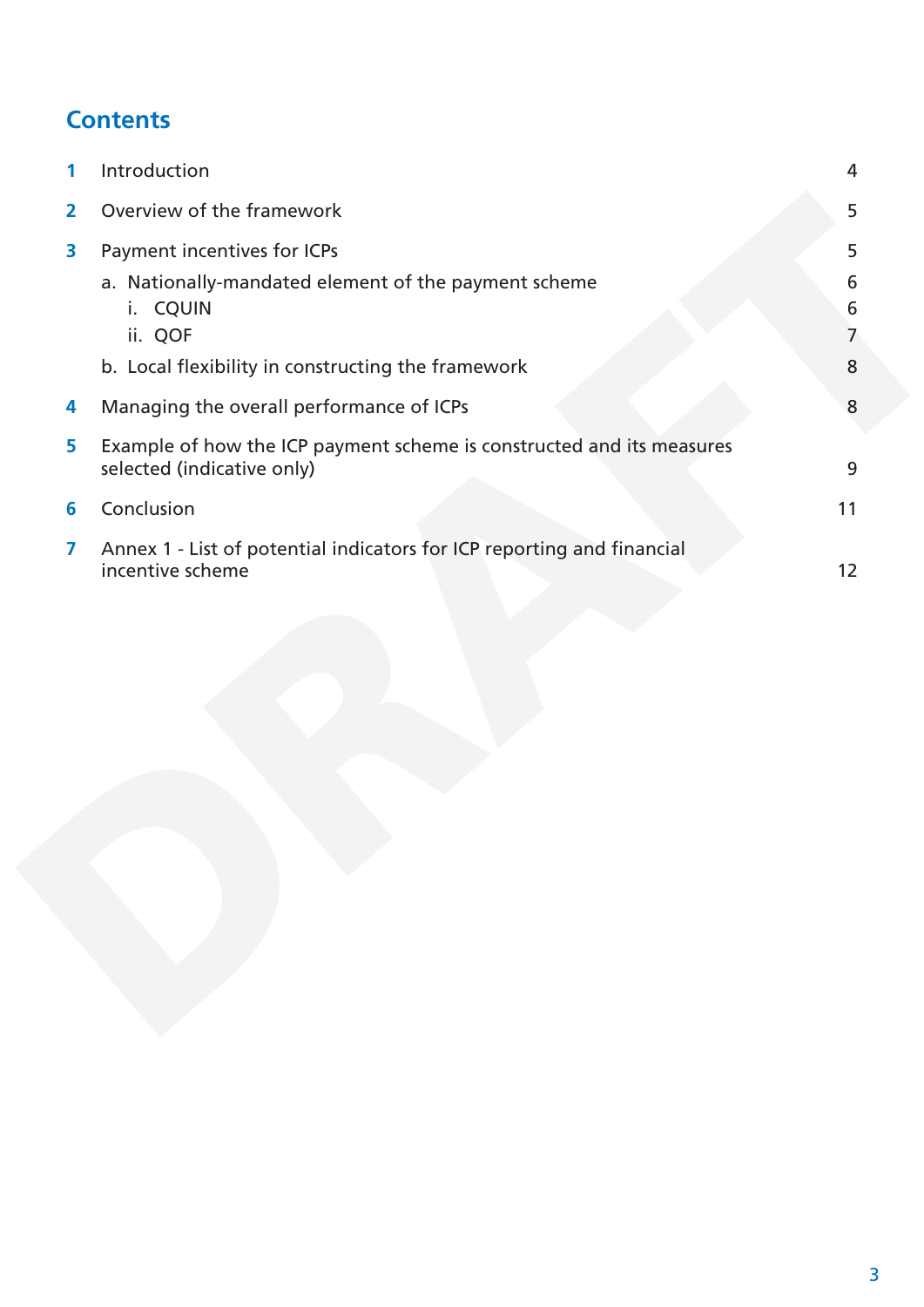### <span id="page-3-0"></span>**1. Introduction**

- **1** This document was previously published in August 2017. This version has been updated with minor changes for the purpose of further clarifying how the incentives framework should be constructed in practice, updated terminology and to reflect that no NHS Standard Contract (Integrated Care Providers) ('ICP Contract') is expected to be awarded until the current consultation has concluded and NHS England has considered consultees' responses to it.1
- **2** The draft ICP Contract represents a new approach to contracting, including a wide scope of services for a population and a longer duration than an NHS Standard Contract. All current NHS contracts incorporate financial frameworks to incentivise particular activities, behaviours and quality improvements. As such, it is appropriate that the ICP Contract should also incorporate a financial incentive. In the longer- term, it is our intention that the incentives framework built into the ICP Contract will have a greater focus on long-term population and outcomes-based measures that reflect the longer-term and broader aims of new care models. In the shorter-term, the framework described in this document is aligned with relevant indicators from existing national reporting frameworks.
- **3** Currently, CCGs develop service specifications that often set out the details of individual services which providers are required to deliver and are prescriptive as to how those services are to be delivered. In an ICP context, contracts need to be sufficiently flexible to reflect long-term service development. This is because methods, technologies and best practice will change over a longer period, and defining in advance the precise details of services across the whole duration of the contract would be overly restrictive. At the same time, however, there needs to be a clear outline of, and commitment to, the individual, clinical, population and system outcomes the ICP is expected to deliver and the nature of the services the ICP must provide with others to do so. Together with the service specification and other national requirements of the contract, the incentives framework is a vital component of the ICP Contract, and will be essential to ensure commissioners can hold the ICP to account for delivering highquality care. This document explains how we have developed a proposal for moving towards an outcomes-based incentives framework.
- **4** An ICP Contract will include a set of national indicators on which all ICPs will be expected to report, mirroring existing incentive payment schemes in NHS contracts. Payment would be attached to these indicators, to be earned by the ICP on achievement of national requirements.
- **5** In addition to national indicators, commissioners would have the opportunity to add new indicators into the ICP Contract on which they will require the provider to report. They may choose to attach additional payment from the ICP's available budget to these locally-added indicators, but any localised financial incentives over and above those required by national schemes will be subject to assurance by NHS England and NHS Improvement during the procurement of the ICP Contract.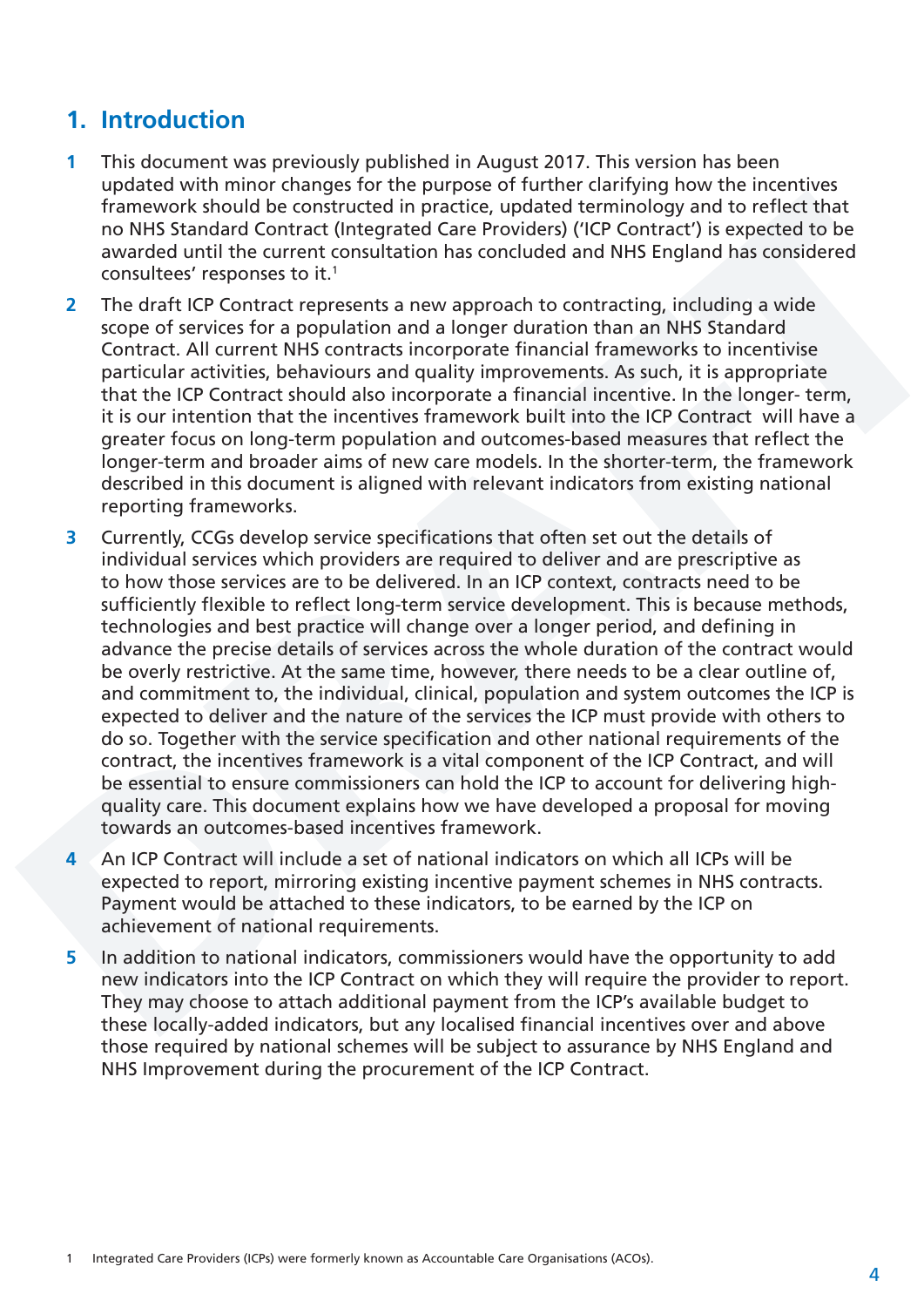### <span id="page-4-0"></span>**2. Overview of the framework**

- **6** The framework would provide commissioners and others with a view of the overall performance of the ICP and the contribution it is making to the wider health economy. More generally, commissioners should consider how they can ensure the performance and impact of an ICP is as transparent as possible.
- **7** The threefold purpose of the incentives framework for ICPs is to:
	- **a.** ensure that the ICP reports performance in a consistent way against existing national incentives frameworks relevant to the services it is required to deliver, to allow comparison against other providers
	- **b.** allow commissioners to add new system-wide indicators to ICP reporting requirements as these evolve, aligned to broader reporting requirements developed through work with Integrated Care Systems across the country
	- **c.** use payment to incentivise performance improvement in line with existing national schemes, and in some cases, to financially incentivise additional priority areas chosen by CCGs to reflect local circumstances.

#### **3. Payment incentives for ICPs**

- **8** The ICP would be required to report on existing payment schemes depending on which services are in scope. However, the service scope of ICP contracts will vary from one site to another. Commissioners would therefore be able to flex the ICP scheme to incorporate those elements most relevant to the ICP service scope. For example, if an ICP Contract incorporates community services, the commissioner will select relevant indicators from the Commissioning for Quality and Innovation (CQUIN) scheme, against which payment will be made. Where the scope includes primary medical services, because GP practices are fully integrated, the Quality and Outcomes Framework (QOF) will be relevant.
- **9** The total amount of earnable income in an ICP Contract can be constructed as below. Every ICP Contract incentives framework would be subject to the Integrated Support and Assurance Process (ISAP).<sup>2</sup>

**Earnable Income Quantum Local Site = Quantum Associated with National Incentive Schemes Applied to ICP + Incentive Quantum Associated with Local Priorities**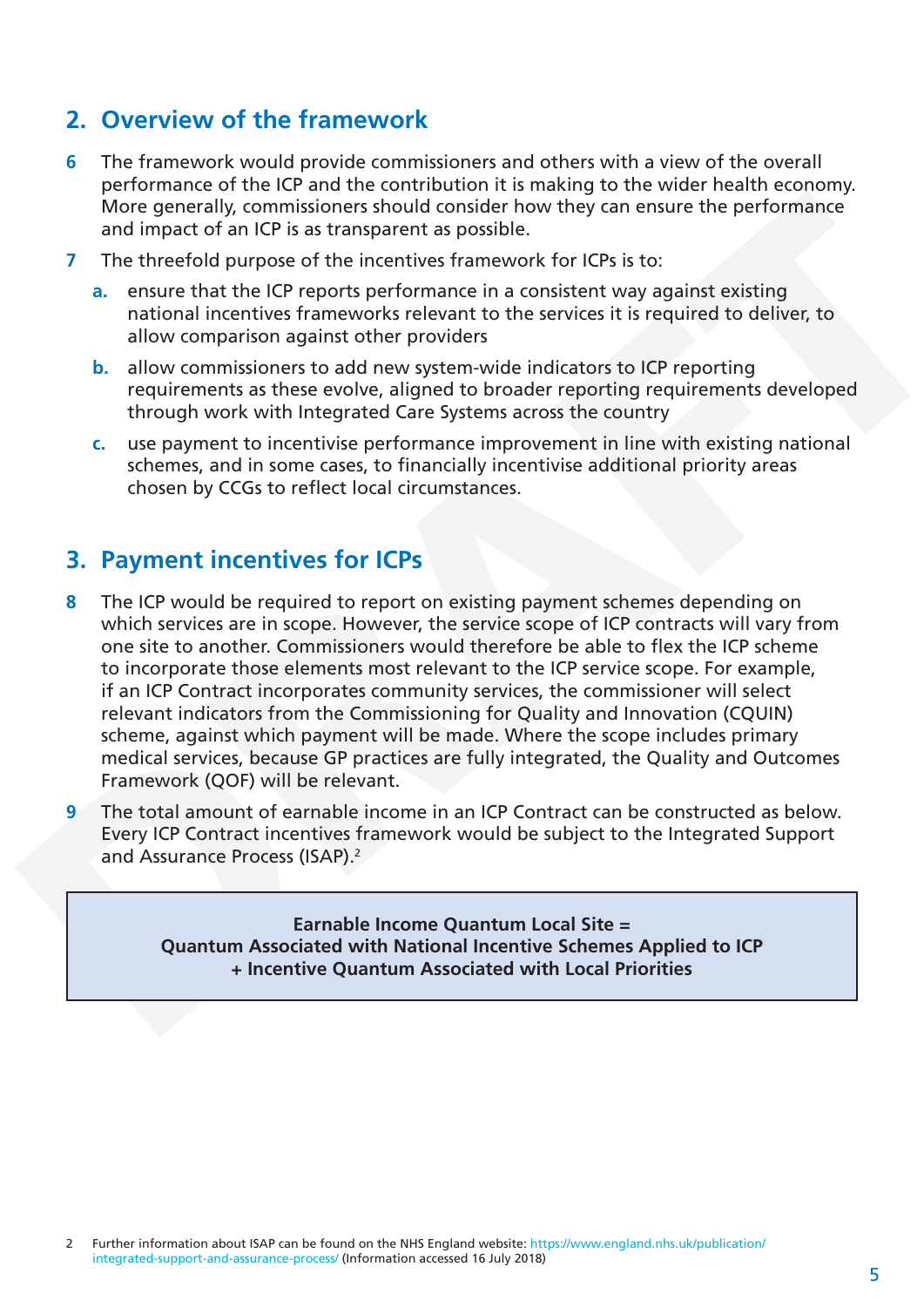#### <span id="page-5-0"></span>**Nationally-mandated element of the payment scheme**

#### **CQUIN**

**10** The payment scheme incorporates the current national CQUIN scheme that applies to other NHS providers contracted through the NHS Standard Contract. This would ensure there is equity in standards across ICPs and other NHS contracts and that there is no additional administrative burden or changes to the principle of incentivisation for organisations holding both a generic NHS Standard Contract and an ICP Contract.

#### **Care Quality & Innovation (CQUIN) Scheme**

The CQUIN scheme is intended to deliver clinical quality improvements and drive transformational change. The scheme is designed to support the ambitions of the Five Year Forward View and is linked to the NHS Mandate.

- **11** The CQUIN scheme would be worth 2.5% of the proportion of the Whole Population Annual Payment attributable to NHS-funded services for which CQUIN is applicable. This definition is in line with the existing CQUIN scheme and is designed to replicate the balance of financial risk and incentives that exist in the current national performance payment schemes. The overall minimum level of system funding used as an incentive payment in an ICP Contract would therefore mirror that in the current NHS Standard Contracts.
- **12** In the discussion below, we use the existing 2017-19 CQUIN scheme to set out an example of how the scheme would work in practice. Note however that this will be updated for ICPs when the national CQUIN scheme itself is updated.

|                                                     | <b>Incentive</b>                                                                | <b>Proportion</b><br>of contract<br>value $(\%)$ |
|-----------------------------------------------------|---------------------------------------------------------------------------------|--------------------------------------------------|
|                                                     | 1. NHS Staff Health and Wellbeing                                               | 0.25                                             |
|                                                     | 2. Proactive and safe discharge                                                 | 0.25                                             |
| <b>Part A</b>                                       | 3. Child and young person mental health transition                              | 0.25                                             |
| Commissioning                                       | 4. Wound care                                                                   | 0.25                                             |
| for Quality and                                     | 5. Reducing the impact of serious infections                                    | 0.25                                             |
| <b>Innovation (CQUIN)</b><br>potentially applicable | 6. Physical health for people with severe mental illness                        | 0.25                                             |
| to ICPs (commissioner<br>to choose 6 most           | 8. Improving services for people with mental health<br>needs who present to A&E | 0.25                                             |
| relevant)                                           | 9. Preventing ill health by risky behaviours -<br>alcohol & tobacco             | 0.25                                             |
|                                                     | 10. Offering advice and guidance                                                | 0.25                                             |
|                                                     | 11. Personalised care planning                                                  | 0.25                                             |
| Part B<br><b>Supporting Local Areas</b>             | Engagement with STP                                                             | 1.0                                              |

**Figure 1: CQUIN indicators from the 2017-19 CQUIN scheme for inclusion in the ICP incentive scheme.**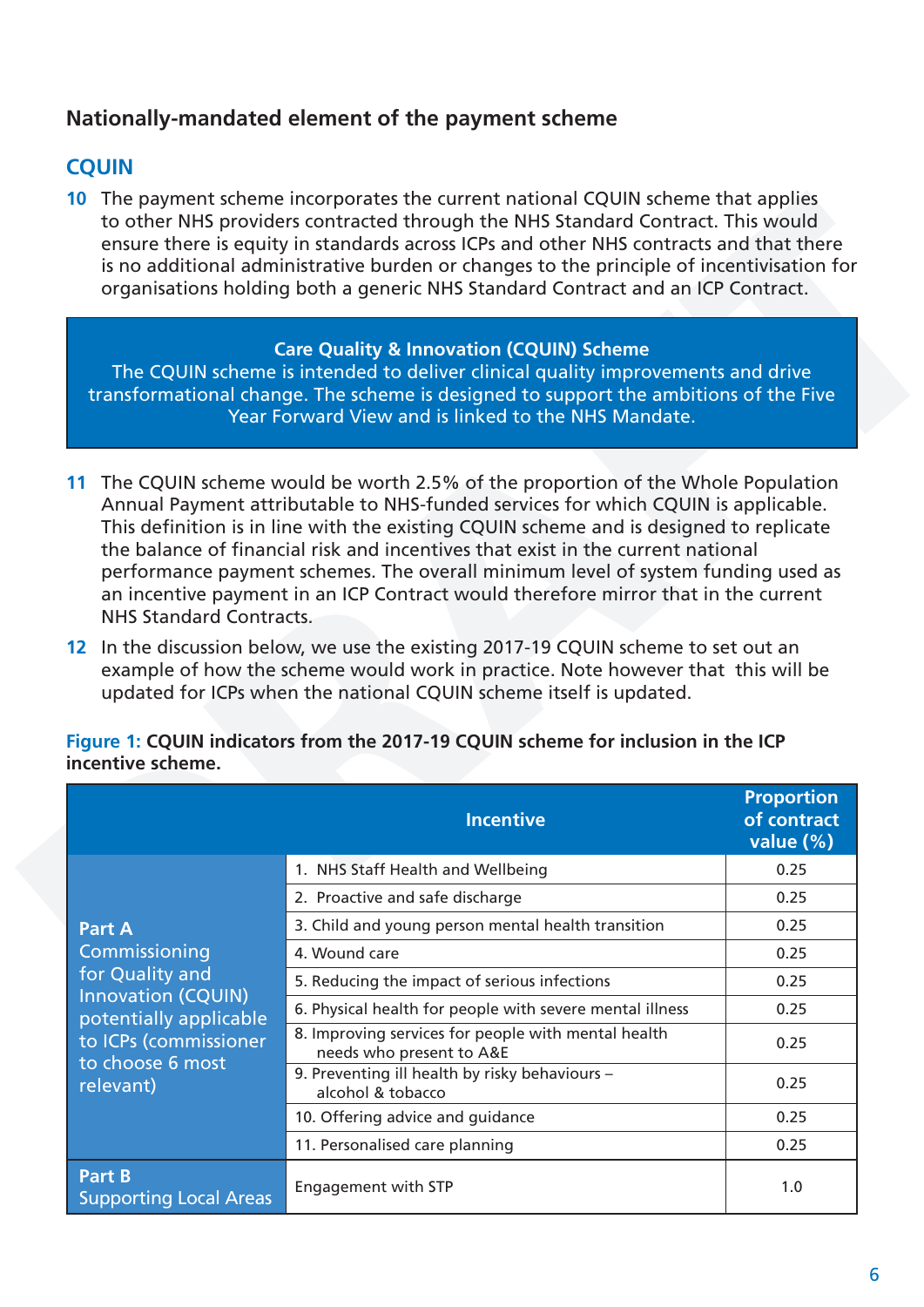- <span id="page-6-0"></span>**13** There are two parts to the 2017-19 CQUIN scheme. Assuming all services to which CQUIN applies are in scope of the ICP (with the exception of ambulance services and NHS 111), then the indicator set that would apply to the ICP Contract is that set out in Figure 1. The specifications for these indicators are set out in the CQUIN guidance.
- **14** The current indicator in Part B would be mandatory and ICPs would therefore be expected to include this indicator and deliver on it as per existing guidance, demonstrating that the provider had been thoroughly involved in STP planning locally.
- **15** The Part A CQUIN indicators applicable to an ICP would be dependent upon service scope. However, commissioners are expected to select a minimum of six Part A CQUIN indicators. However, if more than six are applicable to ICP delivery, commissioners will be able to choose those which are most relevant for their population.

#### **QOF**

.

#### **Quality and Outcomes Framework (QOF)**

QOF is a voluntary reward and incentive scheme. It rewards providers of primary medical services in England for the quality of care they provide to their patients.

- **16** Within a fully integrated ICP model, some or all GP practices in the locality would have opted to suspend their contracts, allowing the core primary medical services previously contracted through GMS/PMS contracts to be in scope for the ICP. The ICP would therefore report on QOF measures for those primary medical services, and would earn QOF payments in line with national QOF payment thresholds.
- **17** Under a partially integrated ICP model, GP practices would continue to deliver primary medical services under their existing GMS/PMS contracts, and would therefore remain responsible for QOF delivery.
- **18** We are currently exploring how there might be changes to future QOF arrangements to better support collaborative working in an integrated care environment as part of the QOF review. NHS England has recently published a [review of QOF,](https://www.england.nhs.uk/publication/report-of-the-review-of-the-quality-and-outcomes-framework-in-england/) and discussions about its implementation are proceeding in parallel.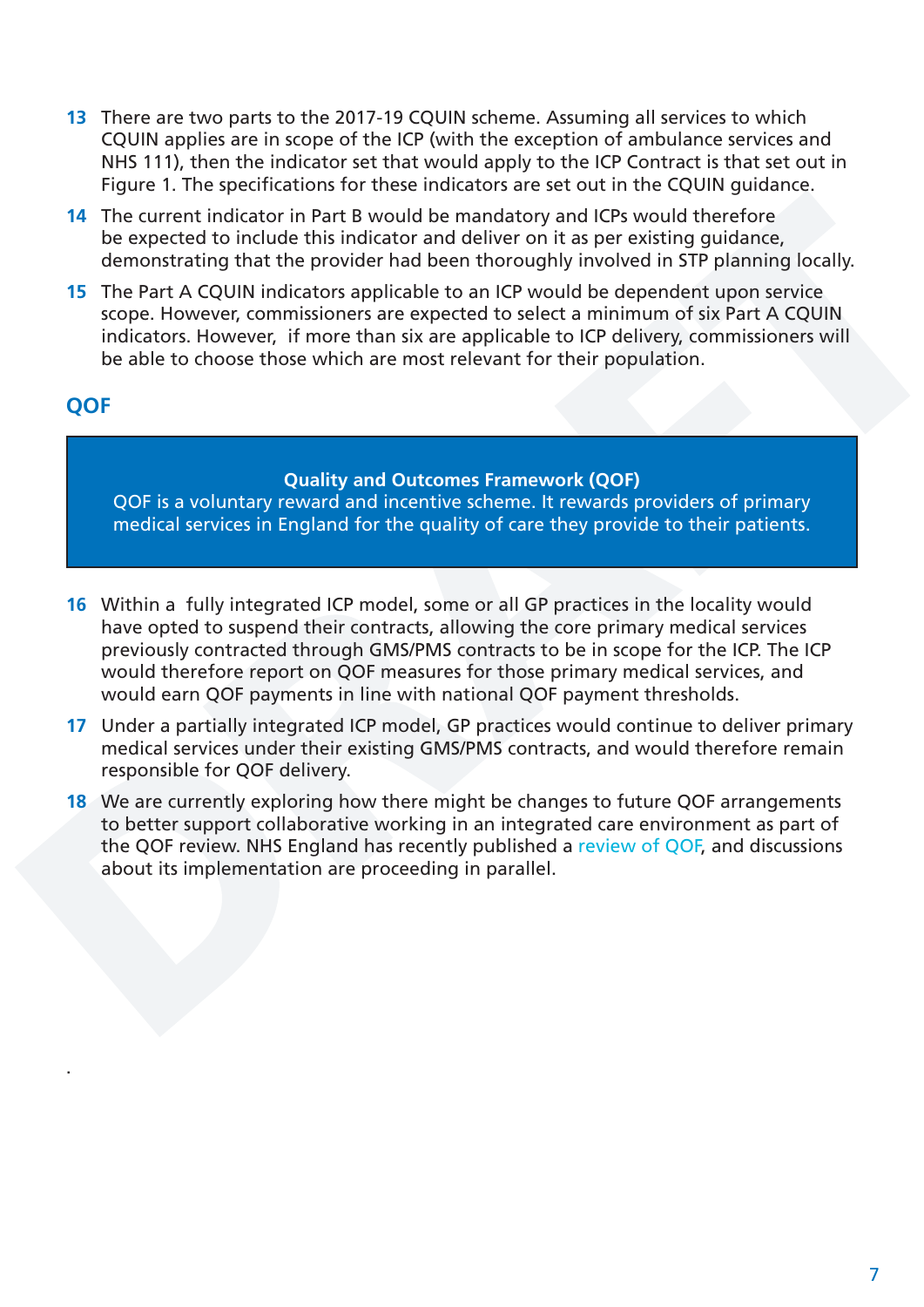#### <span id="page-7-0"></span>**Local flexibility in constructing the framework**

- **19** Sites developing an incentives framework for a proposed ICP have advised us they would value flexibility to reflect local priorities and ambitions. The mechanisms by which commissioners can adapt the framework to meet their needs are as follows:
	- Expanding the indicator set to be reported upon contractually without supplementing incentivised payment: Commissioners could choose to add locallydesigned measures to the indicator set to be reported upon in the ICP Contract. This could include the examples listed in Annex 1 or other local indicators commissioners believe better reflect local ICP priorities. It will be useful to think through how performance reporting links to the four domains identified in Annex 1, developed through work with CCGs. The reporting requirements can be included without any associated payment.
		- Commissioners should consider how any additional proposed measures in their indicator set for the ICP could be designed to promote the desired level of collaboration between providers of primary medical services and the ICP and its services. For example, indicators could be aligned with the actions which the practices and ICP are taking to improve integration, as set out in an Integration Agreement.
	- Supplementing incentivised payment with additional measures<sup>3</sup>: Commissioners could decide to increase the level of payment which could be earned through an incentive scheme (i.e. in addition to the 2.5% quantum associated with the nationally mandated element) by paying against additional chosen indicators. Such measures might include:
		- additional CQUIN Part A measures (i.e. in addition to the minimum of six ) because the scope of the ICP contract is extensive; and/or
		- other non-CQUIN measures, such as those listed in Annex 1.

## **4. Managing the overall performance of ICPs**

- **20** The draft ICP Contract is designed to signal and encourage change across a range of priority areas that meet the NHS ambition of closing the three gaps outlined in the [Five Year Forward View:](https://www.england.nhs.uk/publication/nhs-five-year-forward-view/) the health and wellbeing gap; the care and quality gap; the funding and efficiency gap, together with the transformation needed to address these gaps. Commissioners would need to ensure that all elements of the contract address local population needs, including those of marginalised and minority groups.
- **21** To support this ambition in the Five Year Forward View, we suggest commissioners develop a reporting structure and adopt measures that monitor improvements during the course of the ICP Contract and its impact, i.e. to ensure the population receives safe, effective, caring and responsive care through a well-led and sustainable care system.

<sup>3</sup> The additional financial risk borne by sites choosing to include local metrics and assign additional contract value to them will be assessed through the Integrated Support and Assurance Process (ISAP) run by NHS England and NHS Improvement. Commissioners will be expected, as part of their ISAP submission, to establish a clear narrative setting out how financial risk to the ICP is managed. Please refer to further guidance on the ISAP. The ISAP documents can be found on the NHS England website: <https://www.england.nhs.uk/publication/integrated-support-and-assurance-process/> (Information accessed 16 July 2018)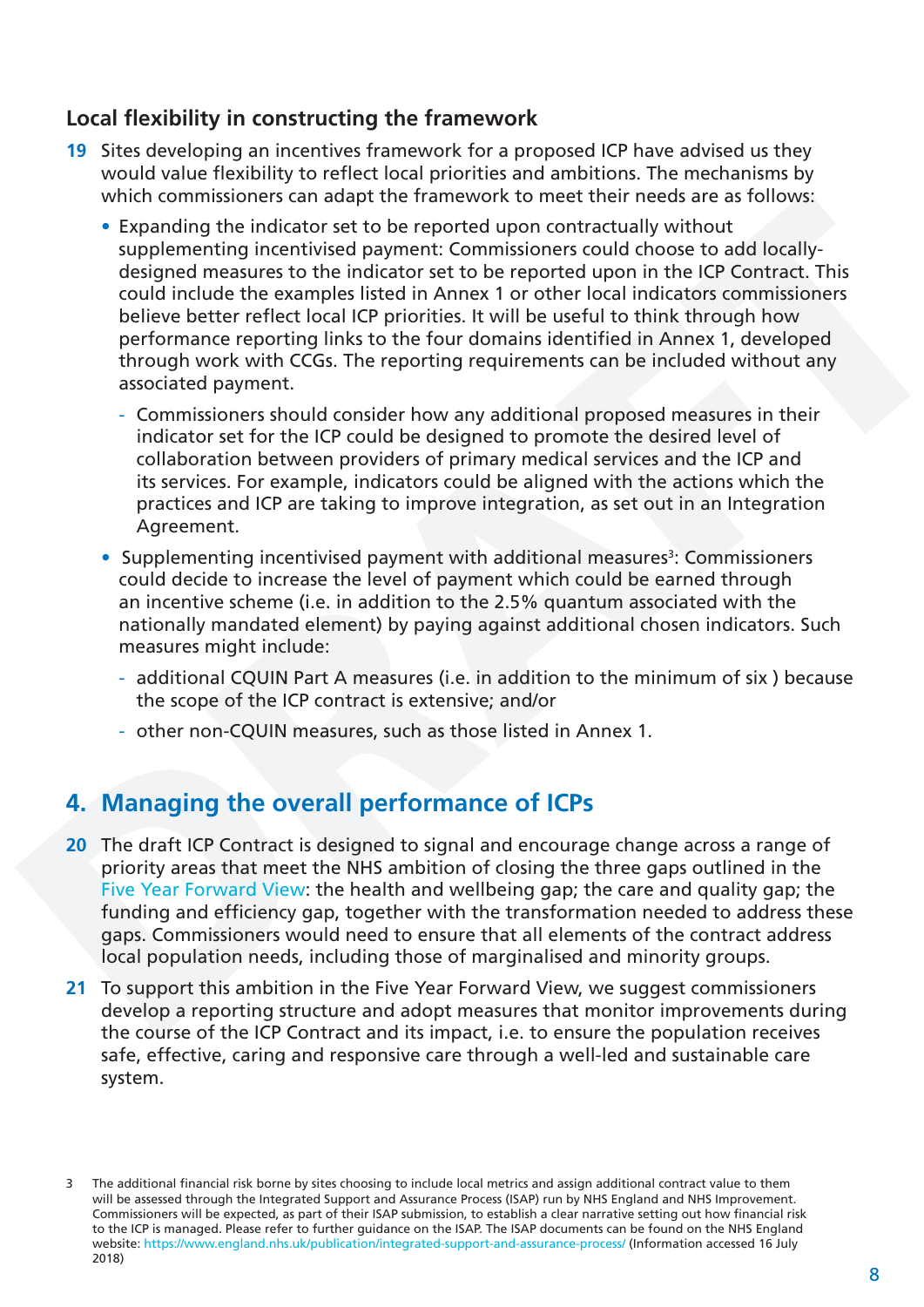- <span id="page-8-0"></span>**22** In the longer-term, we will support commissioners through identifying a set of core indicators that provide insight into the value of healthcare delivered by an ICP, taking account of outcomes and costs for individuals across the population. The intention is to develop this core data set to support benchmarking across different systems and providers. In the meantime, however, we have worked with local sites and subject matter experts to identify a number of indicators derived from existing national frameworks which commissioners could select for inclusion in their local indicator set (Annex 1), supplementing those required through the relevant national schemes. The measures in Annex 1 are divided into one of four domains based on closing the gaps in the Five Year Forward View, but commissioners could select an alternative structure for reporting.
- **23** An ICP Contract could be of up to ten years duration and, over this period, clinical best practice will change, new technologies will become available and the public's expectations will change. Different measures will be relevant over the duration of the contract, with population outcome measures only likely to be delivered in the longer term. Annex 1 therefore includes some longer-term population-based indicators alongside those derived from existing frameworks.
- **24** Many of the indicators in Annex 1 relate directly to the population the ICP is serving. However, it should be recognised that reporting on certain measures could be required at either CCG or local authority population levels. Local commissioners should consider this issue when selecting measures to incentivise local priorities as part of the payment scheme.

## **5. Example of how the ICP incentive payment scheme is constructed and its measures selected (indicative only)**

- **25** An example of how a commissioner could construct the incentive payment scheme is shown in Figure 2 using the 2017-19 CQUIN scheme. In the example, commissioners have:
	- **a).** selected the most relevant Part A CQUIN measures they wish to incorporate, alongside the mandatory Part B measure, to form the nationally- mandated element of the payment scheme equating to 2.5% of the CQUIN-applicable proportion of the Whole Population Annual Payment (WPAP).
	- **b).** decided to supplement the CQUIN scheme and raise the proportion of the ICP integrated care budget used as an incentive payment by an extra 1%, creating a scheme worth 3.5% of the relevant proportion of the WPAP in total
	- **c).** decided to use a mix of additional indicators from Annex 1 as supplementary measures on which the ICP would be required to report, emphasising particular local priorities.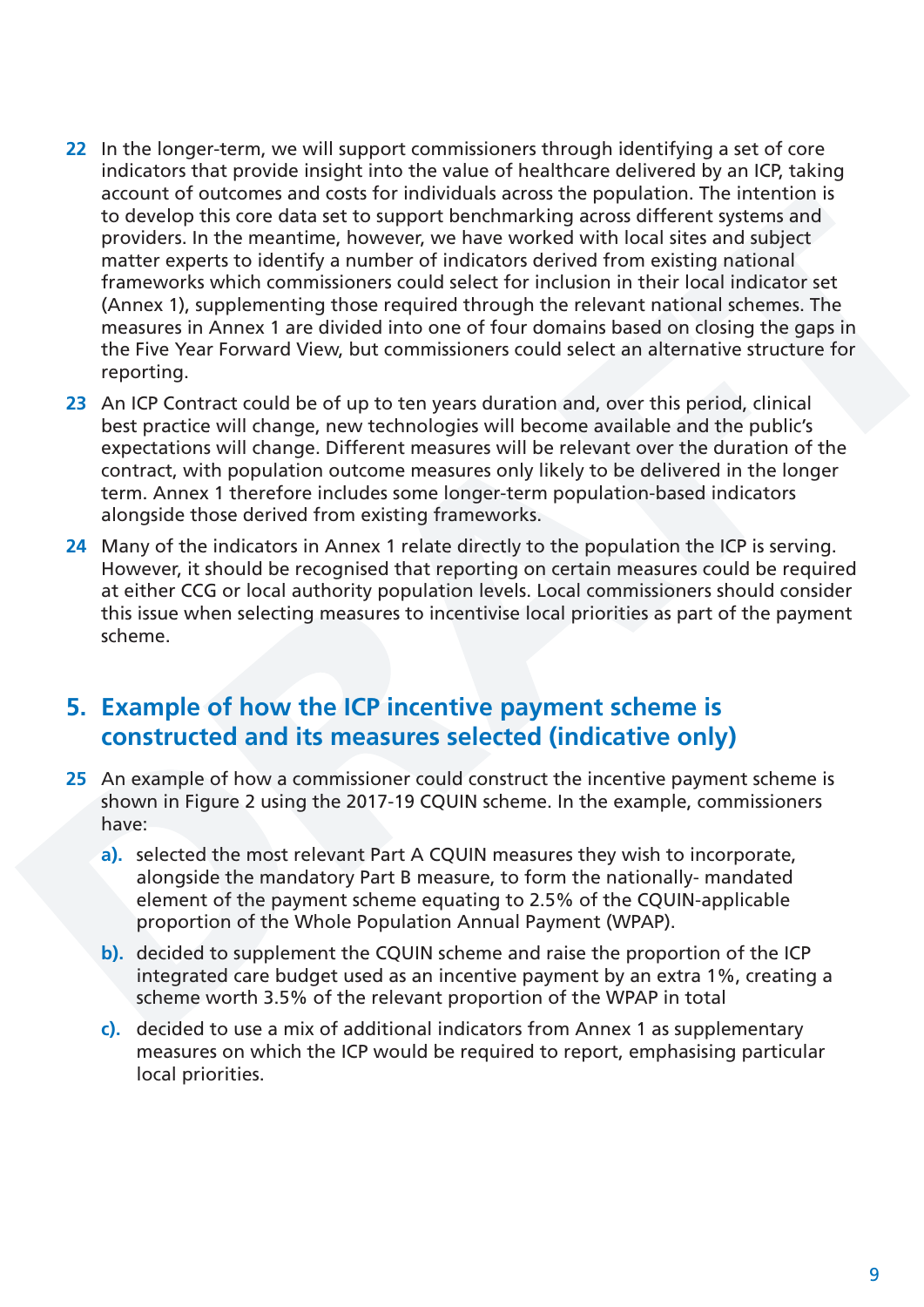#### **Figure 2: Example of how the payment scheme could work.**

**a).** Nationally mandated element of the payment scheme (CQUIN): Commissioners selected six Part A CQUIN measures they wish to incorporate, plus the mandatory Part B CQUIN measure. The quantum associated with the nationally-mandated element equates to 2.5% of the CQUIN-applicable proportion of the WPAP. This example assumes no non-CQUIN applicable funding is included in the budget for the ICP (e.g. no primary medical services / social care services are in scope).

| <b>Mandated Measures</b>                        | Financial Incentive as % of WPAP |  |  |
|-------------------------------------------------|----------------------------------|--|--|
| . CQUIN: Engagement With STP                    | 1.0%                             |  |  |
| <b>CQUIN Clinical Quality Measures</b>          |                                  |  |  |
| · CQUIN: Proactive & Safe Discharge             | 0.25%<br>2.5%                    |  |  |
| · CQUIN: Wound Care                             | 0.25%                            |  |  |
| · CQUIN: Offering Advice & Guidance             | 0.25%                            |  |  |
| . CQUIN: Reducing Impact of Serious Infections  | 0.25%                            |  |  |
| . CQUIN: Reducing ill health by risky behaviour | 0.25%                            |  |  |
| . CQUIN: NHS Staff Health & Well-Being          | 0.25%                            |  |  |

**b),c).** Local financial incentives: In this example, local commissioners wish to raise the proportion of the WPAP used as an incentive payment by an additional 1.0% to better reflect additional local priorities. They decided to use an additional three locally agreed incentive measures to make up this 1%. As this constituted an optional additional 1% on top of the nationally mandated scheme, both the amount and measures were decided by the commissioner and their plans assessed as part of the overall ISAP process.

| <b>Additional Locally Added Measures</b>                                                             | Financial Incentive as % of WPAP |  |  |
|------------------------------------------------------------------------------------------------------|----------------------------------|--|--|
| . Adult Social Care Outcomes Framework: Social<br><b>Isolation of Service Users</b>                  | 0.25%                            |  |  |
| . Public Health Outcomes Framework: Injuries due to<br>falls in people aged 65+                      | 0.25%<br>1.0%                    |  |  |
| . Local: Prevention of avoidable non-elective hospital<br>admissions of older people from care homes | 0.5%                             |  |  |

Indicative total incentive scheme value as a percentage of WPAP: 3.5% = 2.5% CQUIN + 1.0% locally included at the discretion of the commissioner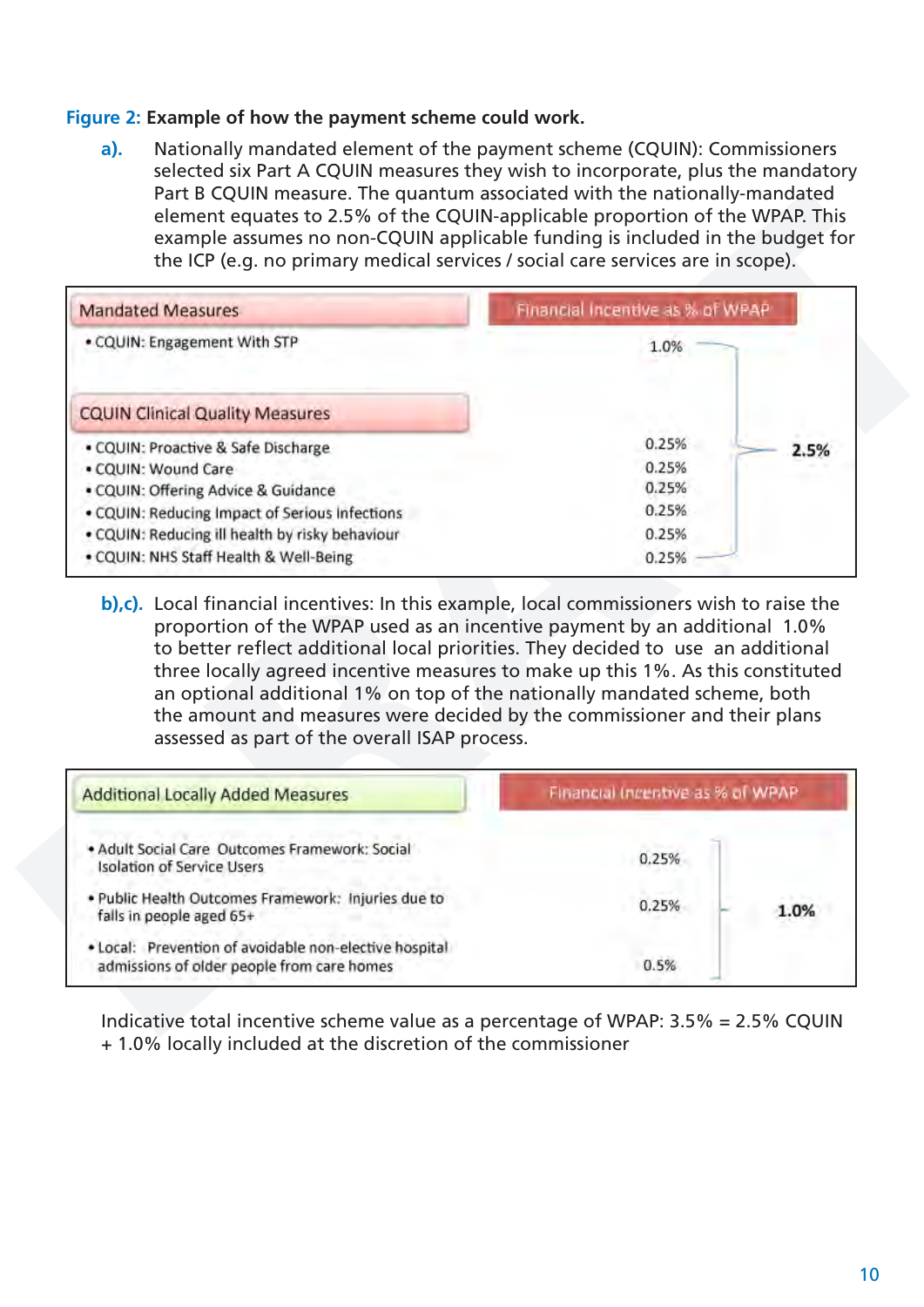## <span id="page-10-0"></span>**6. Conclusion**

- **26** The ICP incentives framework provides a consistent structure for commissioners to use when developing an ICP Contract. It is designed to evolve over time, but allows flexibility for commissioners to determine how payment for performance will operate. The annex to this document sets out supplementary measures which could be used to incentivise improvement and delivery of care, and commissioners may choose to use some of these additional measures (or other locally-identified measures) to create further payment incentives for the ICP.
- **27** We are committed to work with stakeholders, including regulators, local commissioners and providers, to ensure the ICP incentives framework reflects changing best practice around performance management, including updating this document after any change to the CQUIN scheme for April 2019 is published. We anticipate the framework evolving to allow benchmarking against a recognised set of system measures in due course, and this phased approach will allow us to both continue to work longer-term with stakeholders to improve measurement and payment mechanisms, and continue to reflect the increasing maturity of business intelligence systems to deliver improved population analytics.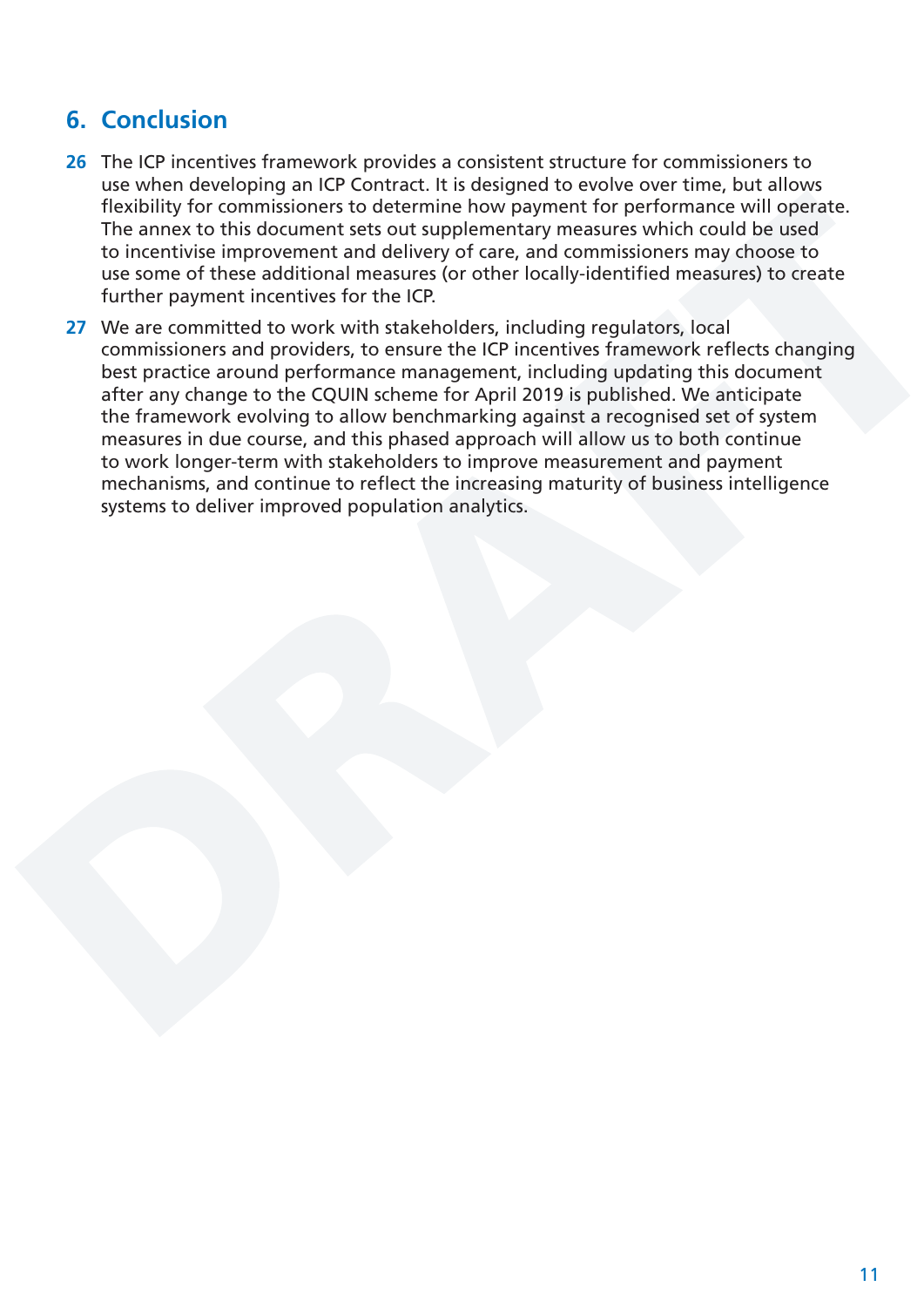## <span id="page-11-0"></span>**7. ANNEX 1 List of potential indicators for ICP reporting and financial incentive scheme**

The table below is divided into four domains based on the Five-Year Forward View aims, in which selected measures from the indicator set have been identified. This framework is designed to provide a helpful starting point for commissioners who wish to ensure they are taking a full range of indicators into account in monitoring ICP performance, however the domains set out below are not mandated, and commissioners could choose their own alternative structure.

#### **The domains are:**

- Care Quality and Experience: This reflects the importance of high quality, person-centred care in line with the commitment to a nationally agreed definition of quality;
- Population Health and Wellbeing: Indicators linked to population health outcomes and lifestyle factors;
- Sustainability: Indicators focusing on the impact of the ICP on financial and clinical sustainability of services; and
- Transformation drivers: measures that will help to drive long-term improvements in the other outcome areas.

#### **The measures in the table also take a tiered approach to the selected indicators:**

- Tier 1 indicators relate to long-term outcomes and will last the full length of the contract, for example Potential Years of Life Lost. They signal a shared set of objectives for the system. Tier 1 indicators would not, as a matter of course, be financially incentivised for delivery (although commissioners could choose to do otherwise) but instead form part of the indicator set.
- Tier 2 indicators include indicators associated with NHS Constitution standards, national priorities and indicators from existing national schemes such as CQUIN.4 The inclusion and definition of these indicators can be expected to change over shorter periods, including as part of changes to national reporting requirements, and could therefore be updated throughout the life of the contract.

This list of potential measures would be subject to change as new indicators evolve, or as policy around national reporting on ICP performance develops further.

#### **Note:**

Where "Core" is listed in the Service Scope column, this indicator is likely to be applicable to most ICPs.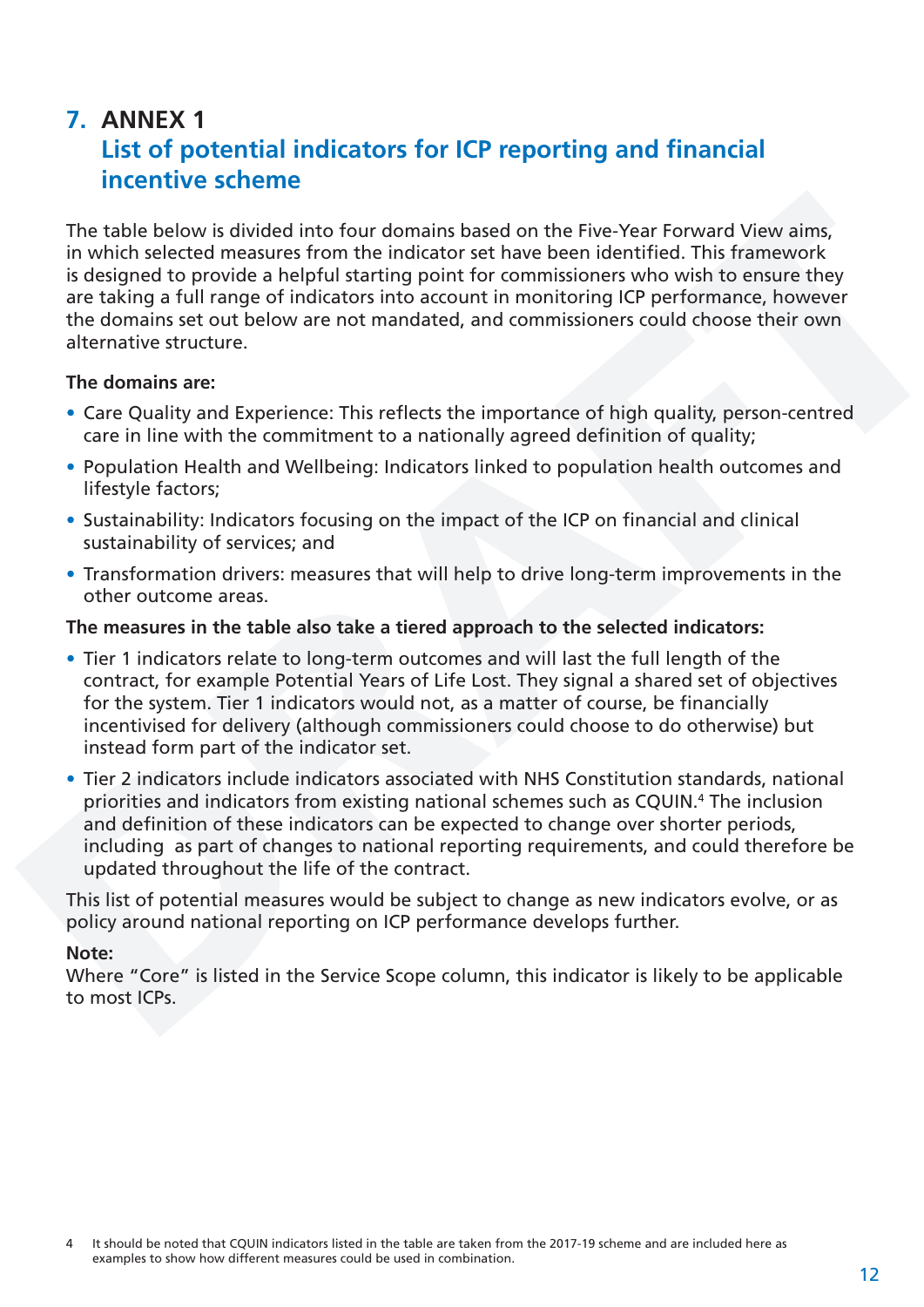#### **List of 2017/19 CQUIN measures and examples of indicators commissioners might consider including in their ICP contract**

| <b>Health and Wellbeing</b> |                                                                                                                                                                                                                                                                                                               |                                                                                                                                                                       |               |                      |  |
|-----------------------------|---------------------------------------------------------------------------------------------------------------------------------------------------------------------------------------------------------------------------------------------------------------------------------------------------------------|-----------------------------------------------------------------------------------------------------------------------------------------------------------------------|---------------|----------------------|--|
|                             | Goal                                                                                                                                                                                                                                                                                                          | <b>Indicator</b>                                                                                                                                                      | <b>Source</b> | <b>Service scope</b> |  |
| <b>Tier 1</b>               |                                                                                                                                                                                                                                                                                                               |                                                                                                                                                                       |               |                      |  |
| H1.1                        | This indicator measures how<br>successfully the ICP is supporting<br>people with long-term conditions to<br>live as normal a life as possible. This<br>indicator helps people understand<br>whether health-related quality of<br>life is improving over time for the<br>population with long-term conditions. | Health-related<br>quality<br>of life for<br>people with<br>long term<br>conditions                                                                                    | CCG IAF 105d  | Core                 |  |
| H1.2                        | This indicator seeks to capture how<br>successfully the provider is supporting<br>carers to live as normal a life as<br>possible. This indicator helps people<br>understand whether health-related<br>quality of life for carers is improving<br>over time.                                                   | Health-related<br>quality of life<br>for carers                                                                                                                       | CCG IAF 108a  | Core                 |  |
| H1.3                        | This indicator captures gains in life<br>expectancy at birth, which can be<br>attributed to a number of factors,<br>including rising living standards,<br>improved lifestyle and better<br>education, as well as greater access to<br>quality health services.                                                | <b>Healthy life</b><br>expectancy at<br>birth                                                                                                                         | PHOF 0.1i     | Core                 |  |
| H1.4                        | This indicator is a measure of the<br>social gradient in life expectancy, i.e.<br>how much life expectancy varies with<br>deprivation. It takes account of health<br>inequalities across the whole range of<br>deprivation.                                                                                   | Slope index<br>of inequality<br>in life<br>expectancy at<br>birth within<br>English local<br>authorities,<br>based on local<br>deprivation<br>deciles in each<br>area | PHOF 0.2iii   | Core                 |  |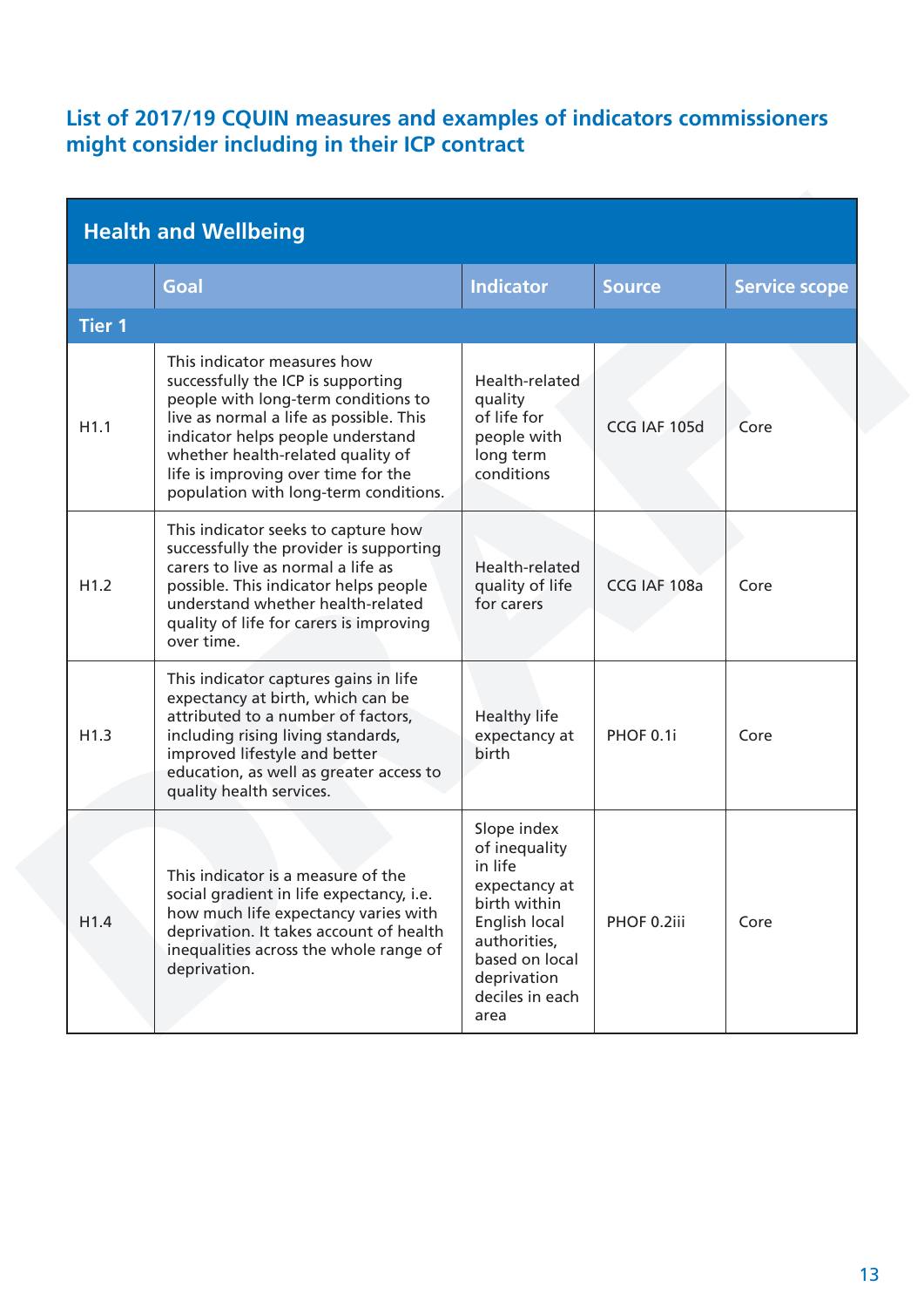# **Health and Wellbeing**

|               | Goal                                                                                                                                                                                                                                                                                                                                                                                                                                                                         | <b>Indicator</b>                                                                                                          | <b>Source</b>    | <b>Service scope</b> |  |  |  |
|---------------|------------------------------------------------------------------------------------------------------------------------------------------------------------------------------------------------------------------------------------------------------------------------------------------------------------------------------------------------------------------------------------------------------------------------------------------------------------------------------|---------------------------------------------------------------------------------------------------------------------------|------------------|----------------------|--|--|--|
| <b>Tier 2</b> |                                                                                                                                                                                                                                                                                                                                                                                                                                                                              |                                                                                                                           |                  |                      |  |  |  |
| H2.1          | This indicator is a measure of whether<br>the provider is effectively identifying<br>and, where required, providing advice<br>and offering referral to specialist<br>services to patients displaying high use<br>of alcohol and tobacco. Preventing<br>ill health via smoking cessation and<br>reductions in alcohol consumption<br>can significantly reduce the burden<br>on the NHS; premature mortality and<br>morbidity; and will help to reduce<br>health inequalities. | Preventing ill<br>health by risky<br>behaviours-<br>alcohol and<br>tobacco                                                | <b>CQUIN 9</b>   | Core                 |  |  |  |
| H2.2          | This indicator aims to support NHS<br>England's commitment to reduce the<br>15 to 20 year premature mortality<br>in people with severe mental illness<br>and improve their safety through<br>improved assessment, treatment and<br>communication between clinicians<br>by measuring improvements in the<br>identification and managing of<br>physical risk factors for patients with<br>severe mental illness.                                                               | Improving<br>physical<br>healthcare<br>to reduce<br>premature<br>mortality in<br>people with<br>serious mental<br>illness | <b>CQUIN 3</b>   | MH, GP               |  |  |  |
|               | Additional measures which could be applied locally                                                                                                                                                                                                                                                                                                                                                                                                                           |                                                                                                                           |                  |                      |  |  |  |
| H2.3          | This is a measure of the number<br>of respondents aged 16 and over,<br>with valid responses to questions<br>on physical activity, doing at least<br>150 "equivalent" minutes of activity<br>each month as physical activity has a<br>significant impact on overall health<br>and well-being along with obesity<br>rates.                                                                                                                                                     | Percentage<br>of physically<br>active and<br>inactive adults<br>- active adults                                           | <b>PHOF 2.13</b> | Core                 |  |  |  |
| H2.4          | This is a measure of smoking during<br>pregnancy, which can cause a range<br>of serious health problems, including<br>placental complications and perinatal<br>mortality and an increased risk of<br>miscarriage, stillbirth, low birth<br>weight, and premature birth.                                                                                                                                                                                                      | Maternal<br>smoking at<br>delivery                                                                                        | CCG IAF 101a     | Core                 |  |  |  |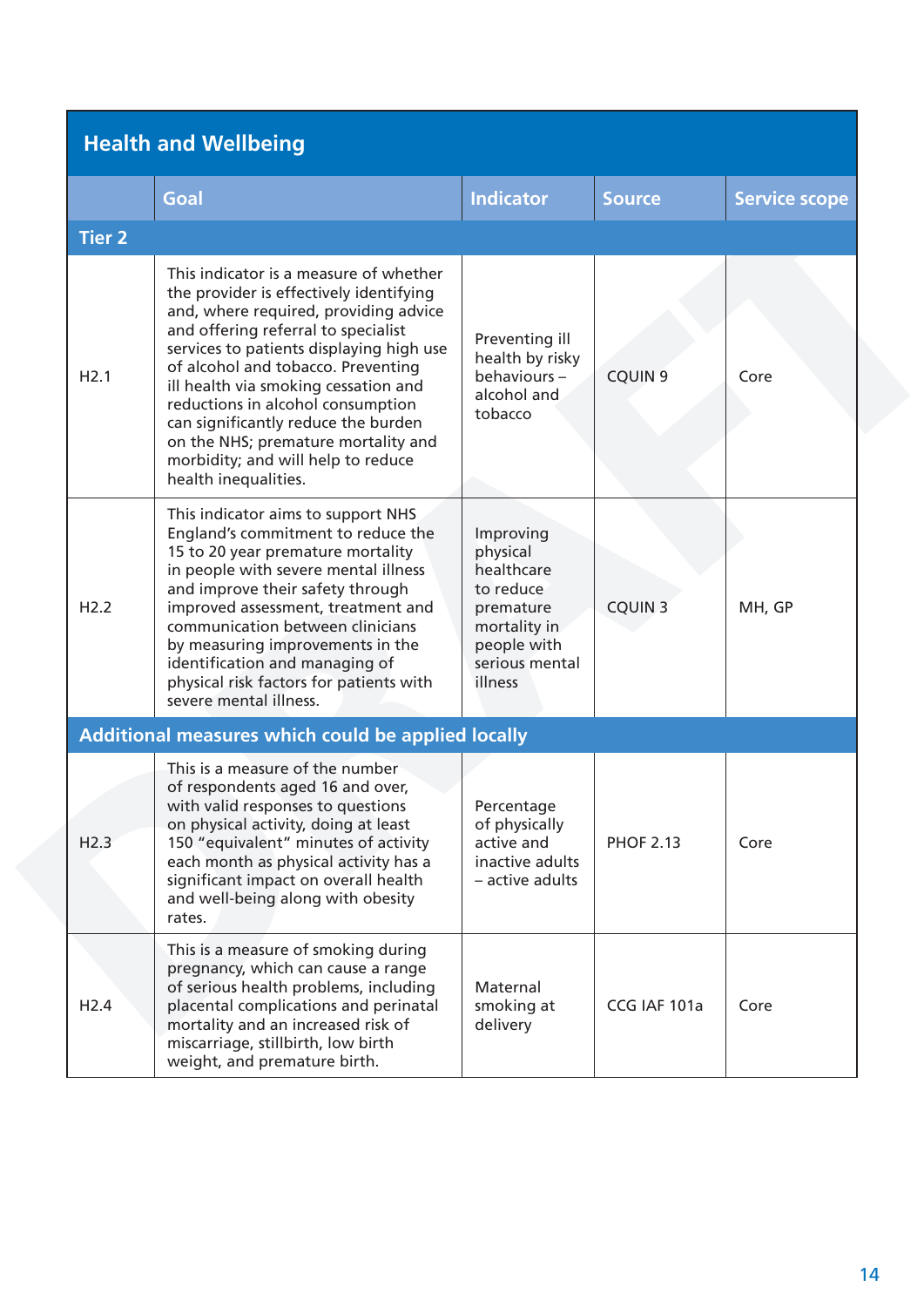# **Health and Wellbeing**

|                  | Goal                                                                                                                                                                                                                                                                                                                                    | <b>Indicator</b>                                                                                                                              | <b>Source</b>                    | <b>Service scope</b>                      |  |  |  |
|------------------|-----------------------------------------------------------------------------------------------------------------------------------------------------------------------------------------------------------------------------------------------------------------------------------------------------------------------------------------|-----------------------------------------------------------------------------------------------------------------------------------------------|----------------------------------|-------------------------------------------|--|--|--|
|                  | <b>Additional measures which could be applied locally</b>                                                                                                                                                                                                                                                                               |                                                                                                                                               |                                  |                                           |  |  |  |
| H2.5             | This is a measure of the proportion<br>of children aged 4-5 years classified<br>as overweight or obese. Children are<br>classified as overweight (including<br>obese) if their BMI is on or above the<br>85th centile. Obesity is associated<br>with increased risk of premature<br>death.                                              | Child excess<br>weight in 4-5<br>and 10-11<br>year olds                                                                                       | <b>PHOF 2.06</b>                 | Core                                      |  |  |  |
| H <sub>2.6</sub> | This is a measure of the percentage<br>of working age people who have a<br>long-term condition (includes learning<br>disability and mental health) who<br>are employed, compared to the<br>percentage of all working age people<br>employed. There is strong evidence of<br>a link between employment and good<br>health and wellbeing. | Employment<br>of people<br>with long-<br>term<br>conditions                                                                                   | <b>PHOF 1.8</b>                  | GP,<br>Community,<br><b>Mental Health</b> |  |  |  |
| H2.7             | This measure draws on self-reported<br>levels of social contact as an indicator<br>of social isolation for service users and<br>carers. There is a clear link between<br>loneliness and poor mental and<br>physical health.                                                                                                             | Proportion of<br>people who<br>use services,<br>and carers,<br>who reported<br>they had as<br>much social<br>contact as<br>they would<br>like | <b>ASCOF 1I</b><br>(NHS Digital) | <b>Social Care</b>                        |  |  |  |
| H2.8             | This measure reflects experience of<br>access to information and advice<br>about social care. Information is a<br>core universal service, and a key factor<br>in early intervention and reducing<br>dependency.                                                                                                                         | Proportion<br>of people<br>and carers<br>using services<br>who find it<br>easy to find<br>information<br>about services                       | ASCOF 3D<br>(NHS Digital)        | Social Care                               |  |  |  |
| H2.9             | This is a measure of how able patients<br>are to access therapies for common<br>mental health conditions. These can<br>lead to significantimprovements in<br>physical health and overall health and<br>wellbeing.                                                                                                                       | Increase the<br>proportion of<br>people with<br>a common<br>mental health<br>problem<br>accessing IAPT<br>treatment.                          | IAPT data set                    | Core                                      |  |  |  |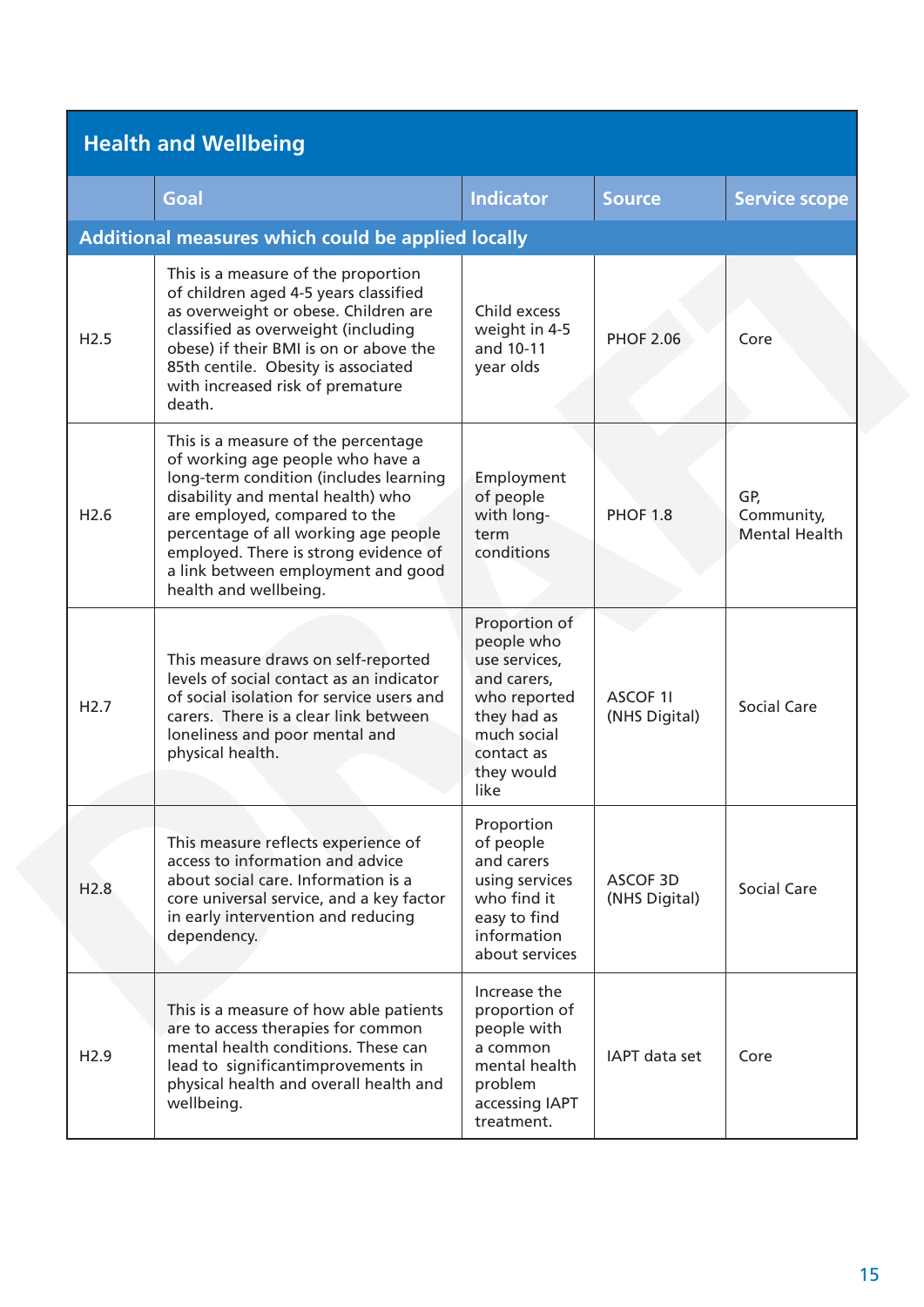| <b>Care Quality</b> |                                                                                                                                                                                                                                                        |                                                                                                             |                                                |                      |
|---------------------|--------------------------------------------------------------------------------------------------------------------------------------------------------------------------------------------------------------------------------------------------------|-------------------------------------------------------------------------------------------------------------|------------------------------------------------|----------------------|
|                     | Goal                                                                                                                                                                                                                                                   | <b>Indicator</b>                                                                                            | <b>Source</b>                                  | <b>Service scope</b> |
| <b>Tier 1</b>       |                                                                                                                                                                                                                                                        |                                                                                                             |                                                |                      |
| C1.1                | This indicator measures the proportion<br>of people who feel supported to<br>manage their long-term condition.                                                                                                                                         | People with<br>a long-term<br>condition<br>feeling<br>supported to<br>manage their<br>condition(s)          | CCG IAF 105d                                   | Core                 |
| C1.2                | This is a measure of premature<br>mortality (under 75 years) that should<br>not occur in the presence of timely<br>and effective healthcare.                                                                                                           | Potential<br>years of<br>life lost<br>from causes<br>considered<br>amen-able to<br>healthcare.              | PHOF (4.04 to<br>4.07; 4.09 to<br>4.10 & 2.19) | Core                 |
| C1.3                | This is a measure of the culture<br>around safety reporting and how<br>well the provider is able to learn from<br>mistakes.                                                                                                                            | Fairness and<br>effective-ness<br>of procedures<br>for reporting<br>errors, near<br>misses and<br>incidents | <b>NHS Staff</b><br>Survey (KF30)              | Core                 |
| <b>Tier 2</b>       |                                                                                                                                                                                                                                                        |                                                                                                             |                                                |                      |
| C <sub>2.1</sub>    | This is a measure incorporating the<br>timely identification and treatment<br>for sepsis and a reduction of clinically<br>inappropriate antibiotic prescription<br>and consumption.                                                                    | Reducing<br>the impact<br>of serious<br>infections                                                          | <b>CQUIN 2</b>                                 | Acute                |
| C <sub>2.2</sub>    | This indicator measures the number<br>of full wound assessments for<br>wounds which have failed to heal<br>after 4 weeks. Failure to complete<br>full assessment can contribute to<br>ineffective treatment which delays the<br>rate of wound healing. | Improving the<br>assessment of<br>wounds                                                                    | <b>CQUIN 10</b>                                | Comm, GP             |
| C2.3                | This is a measure of people presenting<br>at A&E with mental health needs, who<br>could have these met more effectively<br>through an improved, integrated<br>service, reducing their future<br>attendances at A&E.                                    | Improving<br>services for<br>people with<br>mental health<br>needs who<br>present to<br>A&E                 | <b>CQUIN 4</b>                                 | Acute, Comm,<br>MН   |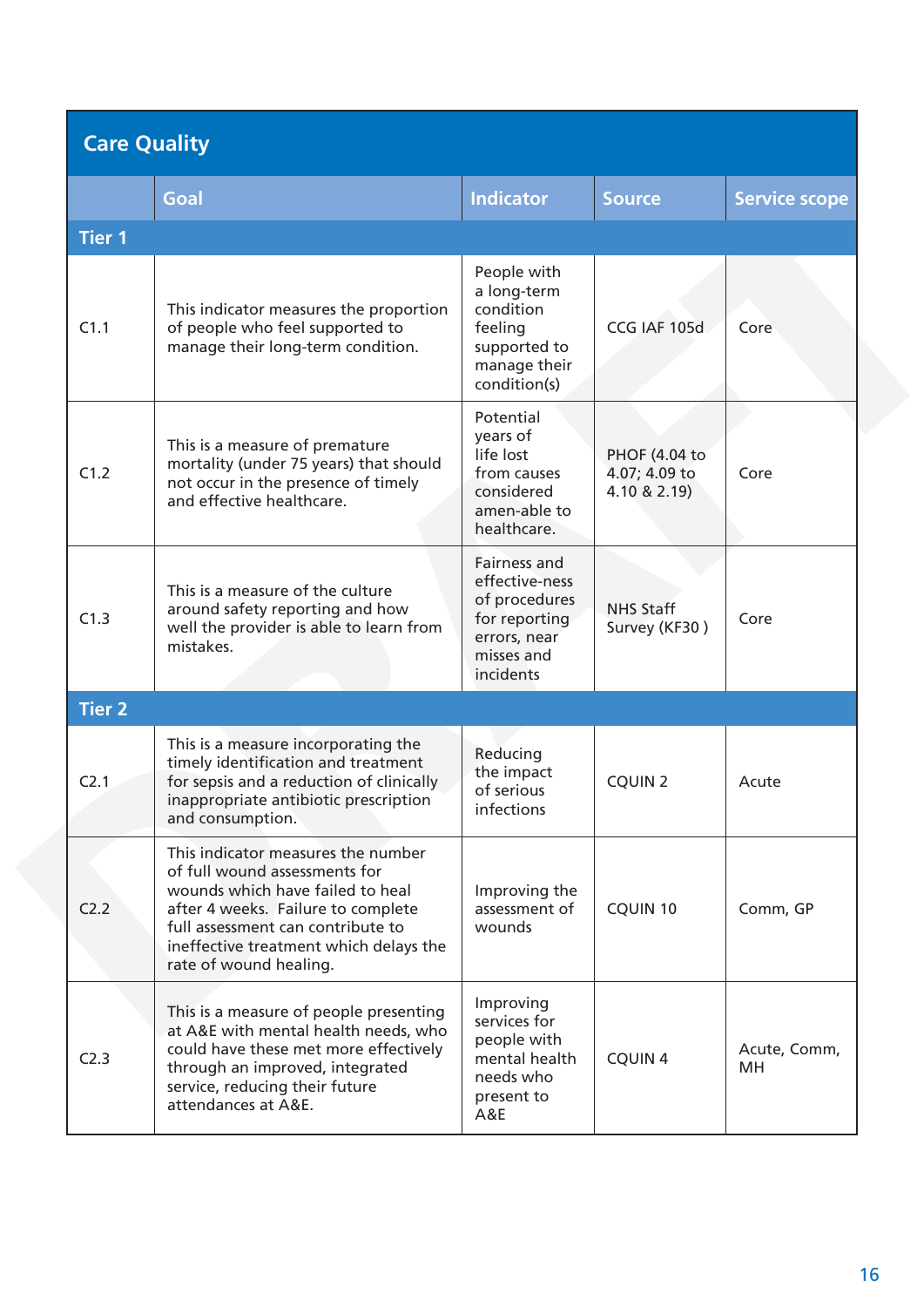| <b>Care Quality</b> |                                                                                                                                                                                                                                                                                         |                                                                                                                       |                                        |                      |
|---------------------|-----------------------------------------------------------------------------------------------------------------------------------------------------------------------------------------------------------------------------------------------------------------------------------------|-----------------------------------------------------------------------------------------------------------------------|----------------------------------------|----------------------|
|                     | Goal                                                                                                                                                                                                                                                                                    | <b>Indicator</b>                                                                                                      | <b>Source</b>                          | <b>Service scope</b> |
| <b>Tier 2</b>       |                                                                                                                                                                                                                                                                                         |                                                                                                                       |                                        |                      |
| C <sub>2.4</sub>    | There is strong evidence that good<br>staff wellbeing is associated with<br>delivery of high quality care. This<br>indicator measures staff engagement<br>through staff survey results, food<br>supplied on premises and improving<br>flu vaccine uptake.                               | Improving<br>staff health<br>and wellbeing                                                                            | <b>CQUIN 1</b>                         | Core                 |
| C2.5                | The aim is to identify the groups of<br>people who would benefit most from<br>the delivery of personalised care<br>and support planning and provide<br>this support to them. This measure is<br>about developing effective systems to<br>deliver personalised support.                  | Personalised<br>care and<br>support<br>planning                                                                       | <b>CQUIN 11</b>                        | Comm                 |
| C <sub>2.6</sub>    | This measure is constructed so as<br>to encourage greater collaboration<br>between providers spanning the care<br>pathway. The aim is to improve the<br>experience and outcomes for young<br>people as they transition out of<br>children and young people's mental<br>health services. | <b>Transitions</b><br>out of<br>Children<br>and Young<br>People's<br><b>Mental Health</b><br><b>Services</b>          | <b>CQUIN 5</b>                         | MH, Comm             |
| C2.7                | As set out in the NHS Constitution,<br>patients have the right to start<br>consultant-led treatment within a<br>maximum of 18 weeks from referral<br>for non-urgent conditions.                                                                                                         | Maximum 18<br>weeks from<br>referral to<br>treatment -<br>incomplete<br>standard                                      | <b>NHS</b><br>Constitution             | Acute                |
| C <sub>2.8</sub>    | As set out in the NHS Constitution<br>(waiting time pledges), patients can<br>expect to be treated at the right time<br>and according to their clinical priority.                                                                                                                       | Maximum<br>four hour<br>waits in A&E<br>departments<br>Standard                                                       | <b>NHS</b><br>Constitution<br>(Pledge) | Acute                |
| C <sub>2.9</sub>    | As set out in the NHS Constitution<br>(waiting time pledges), patients can<br>expect to be treated at the right time<br>and according to their clinical priority.                                                                                                                       | Maximum<br>two month<br>(62-day) wait<br>from urgent<br>GP referral to<br>first definitive<br>treatment for<br>cancer | <b>NHS</b><br>Constitution<br>(Pledge) | Acute                |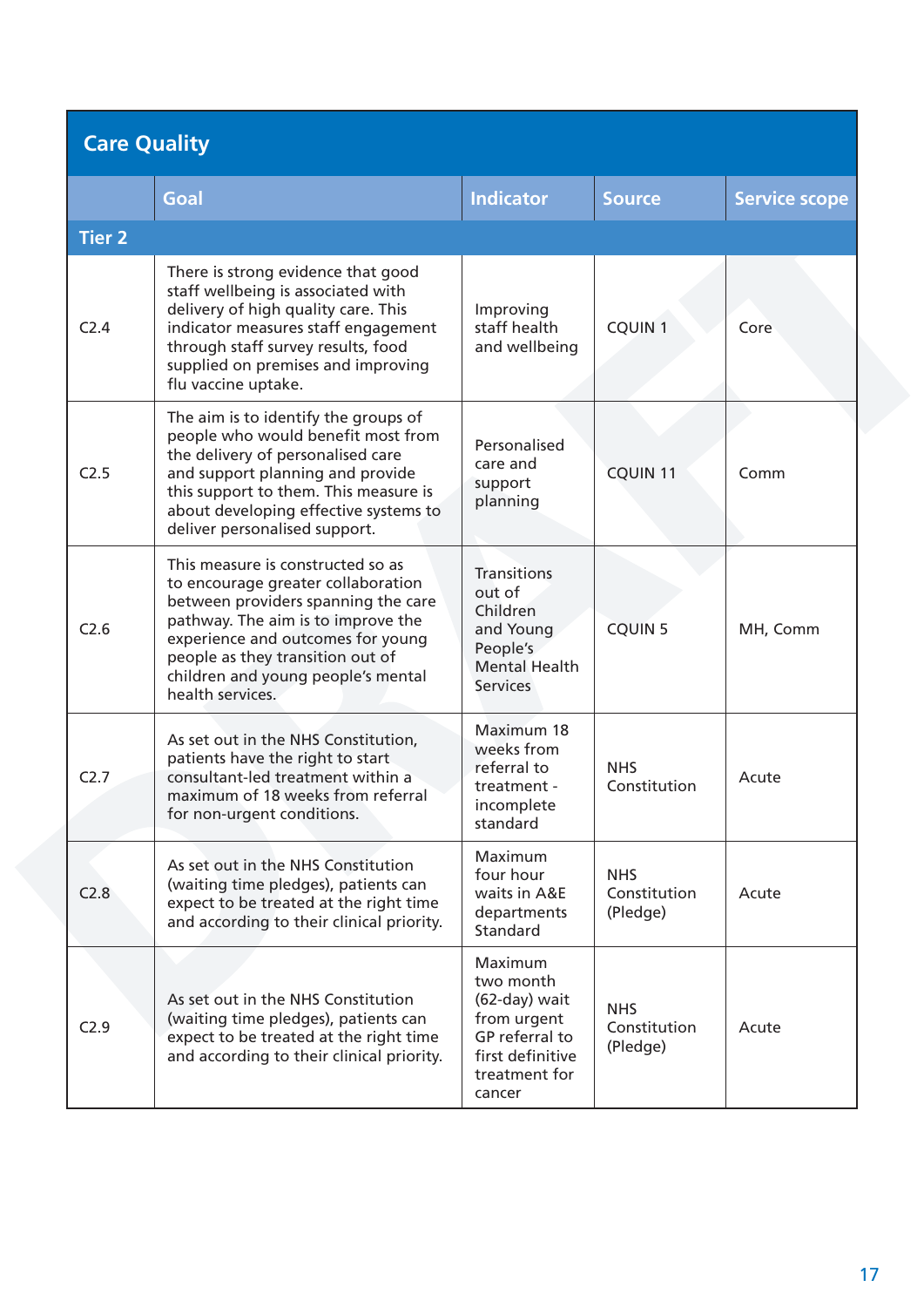# **Health and Wellbeing**

|                   | Goal                                                                                                                                                                                                                                                                                                                                                                               | <b>Indicator</b>                                                                                                                                                                                        | <b>Source</b>                          | <b>Service scope</b>        |
|-------------------|------------------------------------------------------------------------------------------------------------------------------------------------------------------------------------------------------------------------------------------------------------------------------------------------------------------------------------------------------------------------------------|---------------------------------------------------------------------------------------------------------------------------------------------------------------------------------------------------------|----------------------------------------|-----------------------------|
|                   | <b>Additional measures which could be applied locally</b>                                                                                                                                                                                                                                                                                                                          |                                                                                                                                                                                                         |                                        |                             |
| C2.11             | This is a measure of improvement<br>in access to general practice, which<br>is a fundamental component of<br>new care models, as an enabler to a<br>preventative model of care.                                                                                                                                                                                                    | <b>GP</b> extended<br>access - %<br>registered<br>patients with<br>full provision                                                                                                                       | <b>GP Forward</b><br>View<br>Dashboard | Core                        |
| C2.12             | This measure reflects whether the<br>proportion of deaths in hospital is<br>reducing. It is common for patients to<br>prefer not to die in a hospital, but this<br>is currently a frequent outcome.                                                                                                                                                                                | Percentage of<br>deaths which<br>take place in<br>hospital                                                                                                                                              | CCG IAF 105c                           | Core                        |
| C2.13             | This is a key measure of early years'<br>development across a wide range of<br>developmental areas. Children from<br>poorer backgrounds are more at<br>risk of poorer development and the<br>evidence shows that differences by<br>social background emerge early in life.                                                                                                         | Children<br>defined<br>as having<br>reached a<br>good level of<br>development<br>at end of the<br><b>Early Years</b><br>Foundation<br>Stage<br>(EYFS) as a<br>percentage<br>of all eligible<br>children | <b>PHOF 1.02</b>                       | Children<br><b>Services</b> |
| C <sub>2.14</sub> | Injuries are a leading cause of<br>hospitalisation and are a major cause<br>of premature mortality for children<br>and young people. They are a source<br>of long-term health issues, including<br>mental health issues related to<br>experience(s) of injury. Inclusion of this<br>indicator is key for cross-sectoral and<br>partnership working, including child<br>protection. | Hospital<br>admissions<br>caused by<br>unintentional<br>and deliberate<br>injuries in<br>children and<br>young people<br>under 25.                                                                      | <b>PHOF 2.07</b>                       | Children<br><b>Services</b> |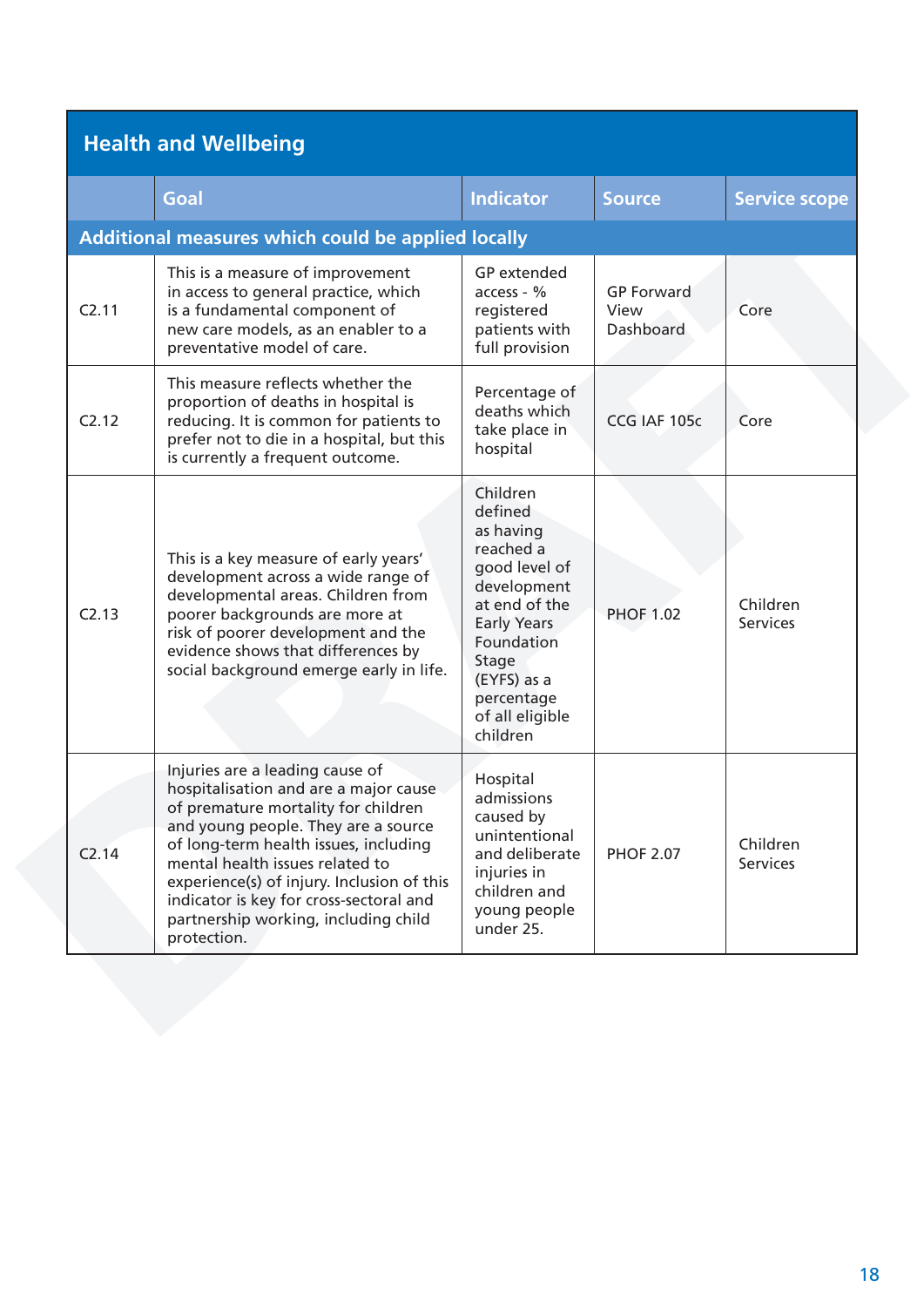| <b>Sustainability</b> |                                                                                                                                                                                                             |                                                                                                                  |                |                                     |  |
|-----------------------|-------------------------------------------------------------------------------------------------------------------------------------------------------------------------------------------------------------|------------------------------------------------------------------------------------------------------------------|----------------|-------------------------------------|--|
|                       | Goal                                                                                                                                                                                                        | <b>Indicator</b>                                                                                                 | <b>Source</b>  | <b>Service scope</b>                |  |
| <b>Tier 1</b>         |                                                                                                                                                                                                             |                                                                                                                  |                |                                     |  |
| S1.1                  | This indicator provides an indication of<br>whether hospital bed usage following<br>emergency admission is rising or<br>falling, which will impact sustainability<br>of services.                           | Population<br>use of<br>hospital beds<br>following<br>emergency<br>admission                                     | CCG IAF 127f   | Core                                |  |
| S1.2                  | The measure provides an indication<br>of whether there is successful co-<br>ordination between hospitals,<br>community and social care services in<br>order to discharge patients.                          | Delayed<br>transfers<br>of care<br>attributable<br>to the NHS<br>and Social<br>Care per<br>100,000<br>population | CCG IAF 127e   | Core                                |  |
| S1.3                  | This indicator provides a measure of<br>acute activity that could be avoided<br>through more effective management<br>of ambulatory care sensitive<br>conditions within the community.                       | Unplanned<br>hospitalisation<br>for chronic<br>ambulatory<br>care sensitive<br>conditions                        | CCG IAF 128a   | Core                                |  |
| <b>Tier 2</b>         |                                                                                                                                                                                                             |                                                                                                                  |                |                                     |  |
| S2.1                  | This indicator is a measure of whether<br>patients are enabled to get back to<br>their usual place of residence in a<br>timely and safe way.                                                                | Supporting<br>proactive and<br>safe discharge                                                                    | <b>CQUIN 8</b> | Acute,<br>community,<br>social care |  |
| <b>S2.2</b>           | This indicator is a measure of<br>whether GP has access to consultant<br>advice prior to referring patients to<br>secondary care, in order to effectively<br>target resources.                              | Offering<br>Advice and<br>Guidance                                                                               | <b>CQUIN 6</b> | Acute, GP                           |  |
| treatment.            | NB: In addition to the above measures, we are currently exploring whether we can develop a measure<br>which seeks to measure the proportion of spend on prevention from care service funding, as opposed to |                                                                                                                  |                |                                     |  |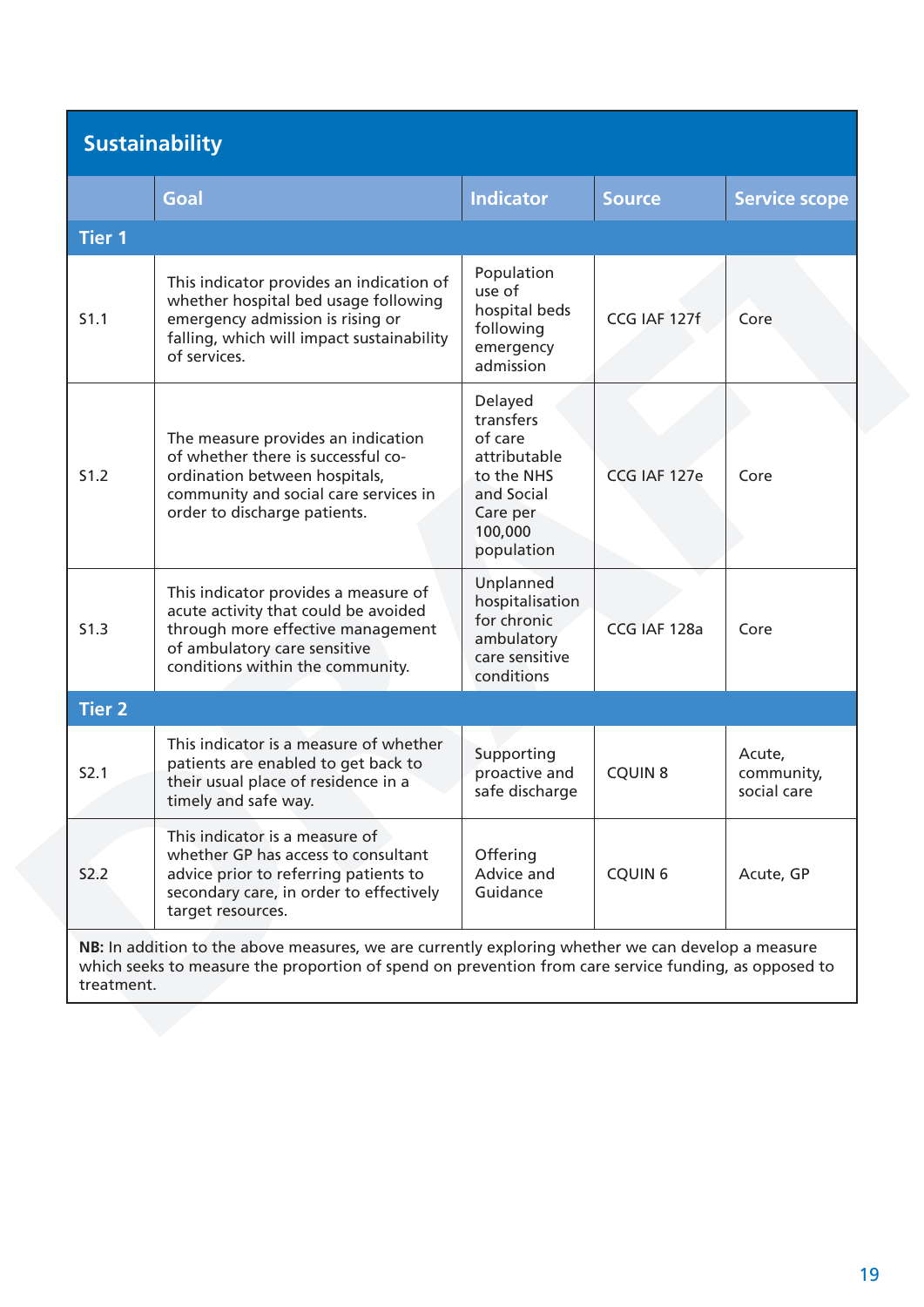# **Sustainability**

|      | Goal                                                                                                                                                                                                                                                                                                                                                                                                                                                                                                                                                                                                                        | <b>Indicator</b>                                                                                                                                                                                                                                                         | <b>Source</b>                                            | <b>Service scope</b> |
|------|-----------------------------------------------------------------------------------------------------------------------------------------------------------------------------------------------------------------------------------------------------------------------------------------------------------------------------------------------------------------------------------------------------------------------------------------------------------------------------------------------------------------------------------------------------------------------------------------------------------------------------|--------------------------------------------------------------------------------------------------------------------------------------------------------------------------------------------------------------------------------------------------------------------------|----------------------------------------------------------|----------------------|
|      | Additional measures which could be applied locally                                                                                                                                                                                                                                                                                                                                                                                                                                                                                                                                                                          |                                                                                                                                                                                                                                                                          |                                                          |                      |
| S2.5 | Where care is provided in the most<br>appropriate setting, the proportion<br>of outpatient attendances resulting<br>from a referral from A&E departments<br>should be minimised.                                                                                                                                                                                                                                                                                                                                                                                                                                            | Proportion<br>of first<br>outpatient<br>attendances<br>from A&E                                                                                                                                                                                                          | Hospital<br>Episode<br><b>Statistics (HES)</b>           | Core                 |
| S2.6 | This is a measure of growth in<br>outpatient attendances from a<br>sustainability perspective. Over the<br>last few years, outpatient usage has<br>grown significantly and this has not<br>always represented best experience<br>for patients or use of resources. It<br>should be noted any increase in<br>outpatient referrals might be clinically<br>driven as result of earlier identification<br>of, and better management of,<br>potential condition(s) at expense of<br>alternatives (which might include<br>increased non-elective activity). Results<br>should therefore be considered in<br>conjunction with 2.7. | First<br>outpatient<br>attendances<br>per registered<br>patient,<br>rolling 3<br>month<br>growth rate<br>relative to the<br>same 3 month<br>period in the<br>previous year                                                                                               | General<br>Practice<br><b>Forward View</b><br>Dash-board | Core                 |
| S2.6 | High-level changes in local acute<br>hospital comparative spend from<br>unplanned to more planned care<br>treatment and interventions for<br>patients. This metric, and others in the<br>Carter Headline Metrics compartment,<br>focuses on high level data for each<br>Trust to give an overview of activity<br>and provide an indication of potential<br>efficiency, productivity and quality.<br>This will provide an indication of<br>how efficient the Trust is compared<br>with peers, including those within ICP<br>scope. Results should be considered in<br>conjunction with 2.6.                                  | Comparative<br>elective v.<br>non-elective<br>spending<br>in acute<br><b>Trusts: Carter</b><br>Headline<br><b>Metrics</b><br>are split<br>into three<br>specific sub-<br>compartments<br>covering<br>Trust level<br>headlines, as<br>well as pay<br>and non-pay<br>data. | <b>NHSI Model</b><br>Hospital                            |                      |
|      | NB: In addition to the above measures, we are currently working to explore development of an outcome-                                                                                                                                                                                                                                                                                                                                                                                                                                                                                                                       |                                                                                                                                                                                                                                                                          |                                                          |                      |

focussed indicator relating to polypharmacy to improve the effectiveness of prescribing for patients for whom this issue is relevant.